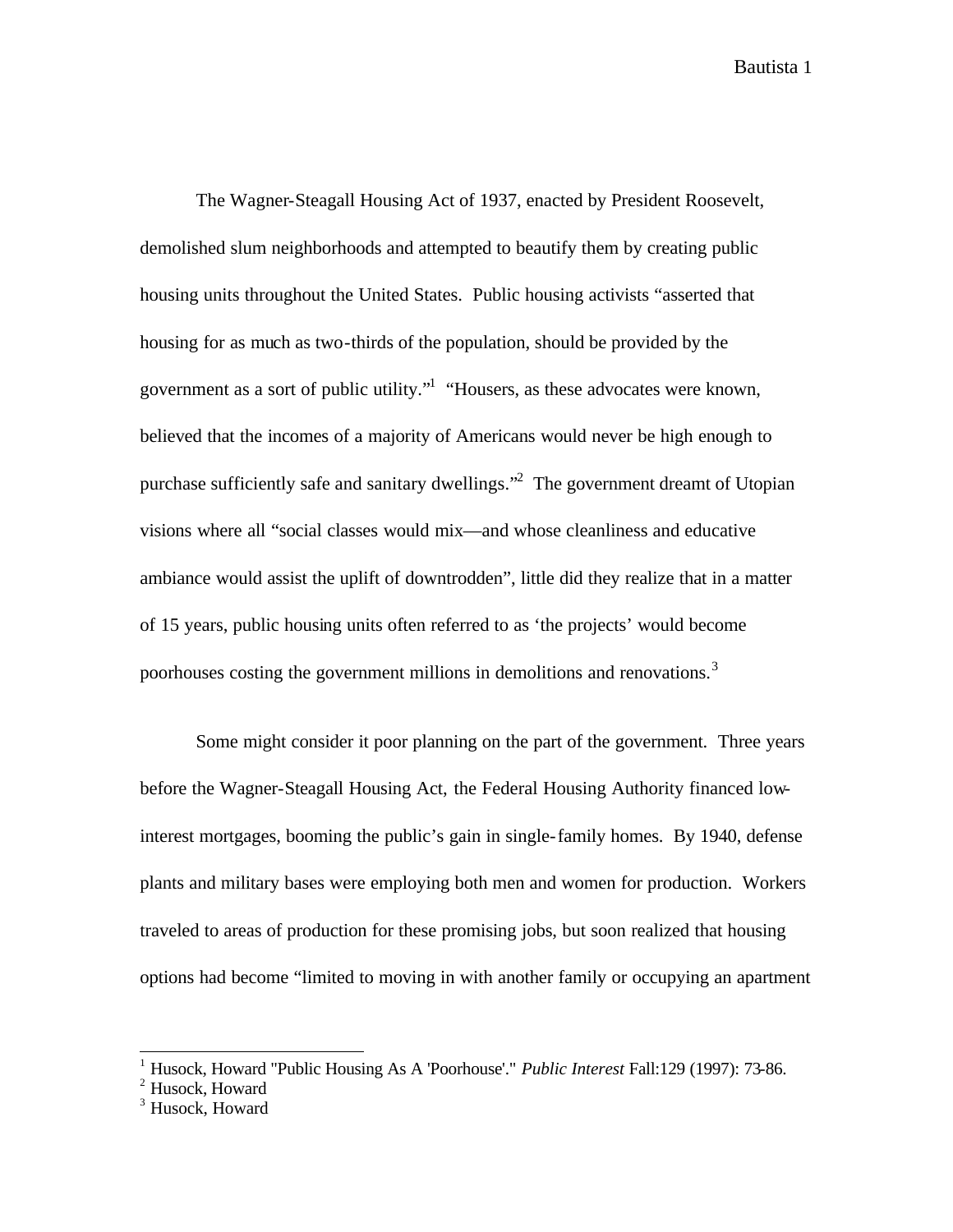in a converted attic, basement, or garage.<sup>4</sup> The government reacted by building family housing projects specifically for war production workers. The United States "channeled federal slum clearance funds into housing programs for defense areas, converting more than half of the three hundred existing public housing projects into war housing."<sup>5</sup> "As the U.S. economy boomed after World War II, the lower-middle-class working families for whom the projects had been built discovered that they could afford privately built homes in America's burgeoning suburbs."<sup>6</sup> Public housing projects "fairly quickly, became the province only of the poorest—hardly the housers' original vision of socially integrated model communities."<sup>7</sup>

The city of Providence and the Providence Housing Authority built Providence's first public housing project, Chad Brown (Fig. 1), for 1.25 million in  $1941$ .<sup>8</sup> With 198 units built in over 20 two-story row houses, Roosevelt designated Chad Brown strictly as a "war housing project" from  $1942-45$ . The project housed 600 war production workers and was successful in its early years until vandalism and youth gangs began to deteriorate the project and its sense of community. By 1960, most of the war production population

 4 Szylvian, Kristin M.. "The Federal Housing Program During World War II: In Search of an Urban Housing Policy in Twentieth-Century America*." From Tenements To The Taylor Homes*. Ed. John Bauman. University Park: The Pennsylvania State University Press, 200. 121.

<sup>5</sup> Crawford, Margaret. "Daily Life On The Home Front. Women, Blacks, and the Struggle for Public Housing." *World War II And The American Dream: How Wartime Building Changed a Nation*. Ed. Donald Albrecht. Cambridge: MIT Press, 1995. 92.

<sup>6</sup> Husock, Howard "How Public Housing Harmes Cities." *City Journal* Winter: (2003).

<sup>7</sup> Husock, Howard. "Public Housing As A 'Poorhouse'."

<sup>&</sup>lt;sup>8</sup> Davis, Karen A.. "Providence Housing Authority Looks To Fill In Gaps." Providence Journal 22 February 2001: .

<sup>&</sup>lt;sup>9</sup> Davis, Karen.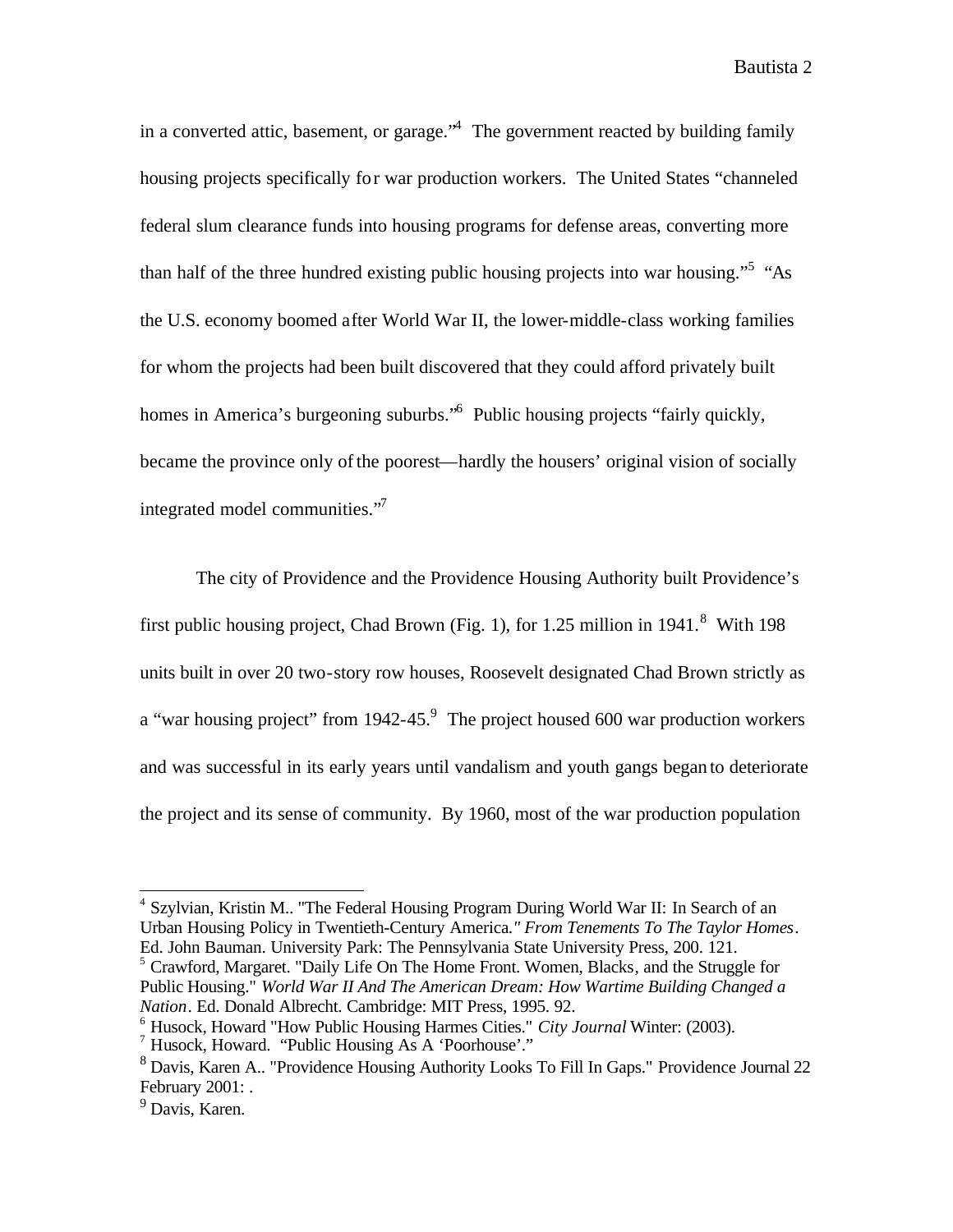had moved out and Chad Brown was now home to primarily low-income residents of Providence.

With the aid of federal funding, the Providence Housing Authority continued the United States' efforts to provide temporary housing for low-middle-income families. In 1951, a groundbreaking ceremony for 700-800 dwelling units in the Hartford section of Providence (most western edge of the city) was soon to begin.<sup>10</sup> Cheer, Kent, Mather, Cruise and Aldrich of Providence designed the largest of Providence's public housing projects; Hartford Park, with four eleven-story elevator buildings, nine three-story buildings and twenty-eight two-story buildings.<sup>11</sup> The E. Turgeon Construction Company completed the project in 1953 for \$6,955,422, at the time, it was "the largest lump sum construction contract in the states history."<sup>12</sup>

Even before most of the construction began, Providence's 30.3-acre project was gaining national attention. In September of 1951, an article in the Providence Journal by Dr. C.E.A. Winslow, a Professor Emeritus of Yale's Department of Public Health, praised the project's design for "ideal housing for two-person families", but was unaware that most of the complex consisted of two-three bedroom apartments for single parent

 $10$  "Housing Projects Will Be Started." Providence Journal 14 July 1951: 11.

<sup>&</sup>lt;sup>11</sup> Dovle, James J. "Project in Providence is Cited by Architects." Providence Journal 28 October 1951: S3, 4

<sup>&</sup>lt;sup>12</sup> "Housing Projects Will Be Started."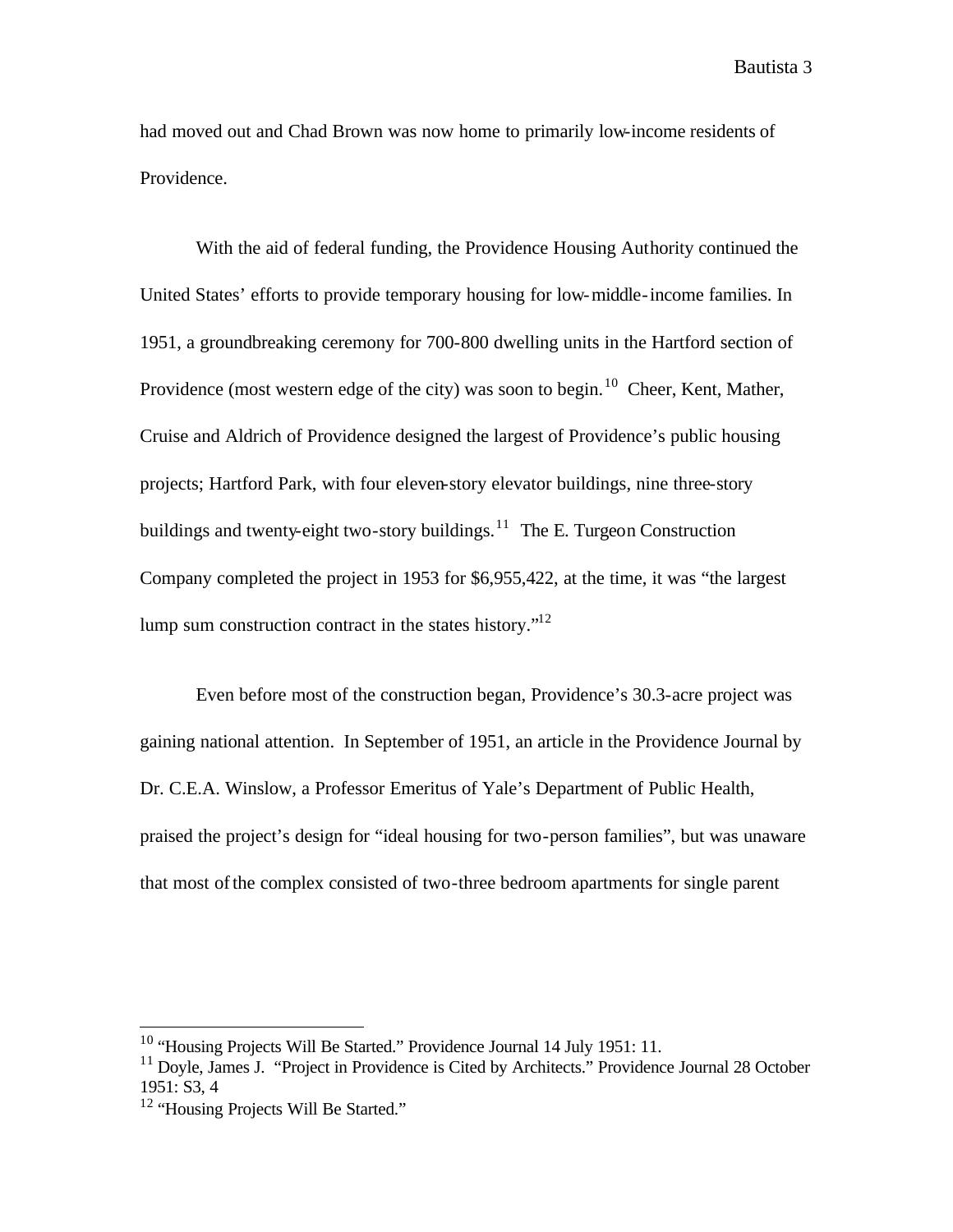families of four and greater.<sup>13</sup> This would be a future cause of Hartford Park's many troubles.

In October of the same year, a four-month search throughout the United States recognized Hartford Park as one of the ten most notable housing projects for "distinguished design characteristics, high quality site planning, and pioneering use of materials or methods."<sup>14</sup> Projects in Philadelphia, Los Angeles, Corpus Christi, Chicago and Greenwich, CT were among the others recognized by the National Association of Housing Officials in the *Journal of Housing*.

Hartford Park was commended for its thoughtful design in maximizing space, its imaginative, ingenious site planning in providing all units with sun and air, and thirdly, for its progressive ideas in construction materials and methods.<sup>15</sup> The *Journal of Housing* reported, "the architects took the sting out of the high-rise buildings by widely separating them with the low buildings. Staggering the buildings on site permits wide open spaces between the fronts of the structures and provides good orientation for light and air."<sup>16</sup>

The four high-rise buildings were located at 12 Bodell Ave., 22 Whelan Rd., 375 Hartford Ave, and 10 Whelan Rd.<sup>17</sup> Each of the high-rises was designed in a T shape. 10 Whelan Rd. consisted of 120 one bedroom apartments for the elderly and was one of "the

<sup>&</sup>lt;sup>13</sup> Doyle, James J. "Praises Project at Hartford Park." Providence Journal 23 September 1951: 7

<sup>&</sup>lt;sup>14</sup> Doyle, James J. "Project in Providence is Cited by Architects."

<sup>&</sup>lt;sup>15</sup> Doyle, James J. "Project in Providence is Cited by Architects."

<sup>&</sup>lt;sup>16</sup> Doyle, James J. "Project in Providence is Cited by Architects."

<sup>17</sup> "1953 Project" *Providence Journal.* 4 June 1987.: C 3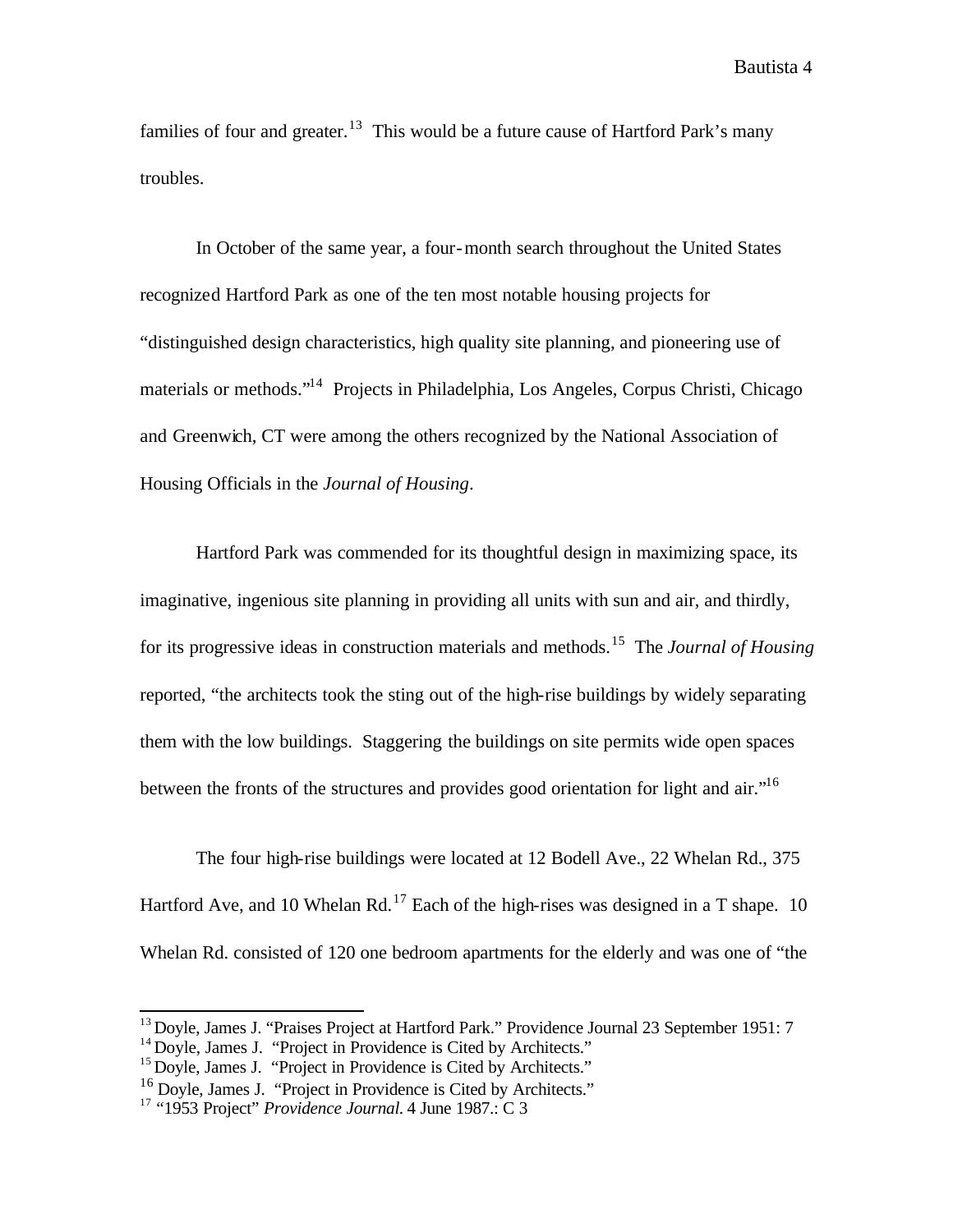country's first public housing designed specifically for the elderly", while the other three high rises were designed with two and three bedroom two-story apartments. <sup>18</sup> The elevators in these buildings only accessed the  $4<sup>th</sup>$ ,  $5<sup>th</sup>$ ,  $8<sup>th</sup>$ , and  $9<sup>th</sup>$  floors giving tenants more safety, and access to the kitchen and living room floors of their apartments only (bedrooms were located above or below their kitchen level depending on their location in the building).

Providence began building public housing for a post-war population of  $250,000$ .<sup>19</sup> Hartford Park was originally designed to fit the needs of Veterans of the Korean War, but most found better housing as the economy moved upwards. Low-income housing became the only option for poorer families and individuals.<sup>20</sup> As war veterans and production workers left the housing projects, the government found new ways to try to keep them filled. The Housing Act of 1954 allocated room in public housing projects for families whose homes were being uprooted as a result of urban renewal projects.<sup>21</sup> As Howard Husock states, by the 1960s, public housing projects were abandoned by the original occupants and those

left behind were the poorest, most disorganized, non-working families, almost all of them headed by single women. Public housing then became a key component of the vast welfare-support network that gave young women their own income

<sup>&</sup>lt;sup>18</sup> "Units for Aged Proposed in Vacated Building." 34

<sup>19</sup> "Units for Aged Proposed in Vacated Building." *Providence Journal* 20 April 1967: 1

<sup>20</sup> Smith, C. Fraser. "Life At Hartford Park: '2' – A Dungeon Above the Ground." *Providence Journal* 24 November 1969: 26.

 $21$  Szylvian, Kristin M..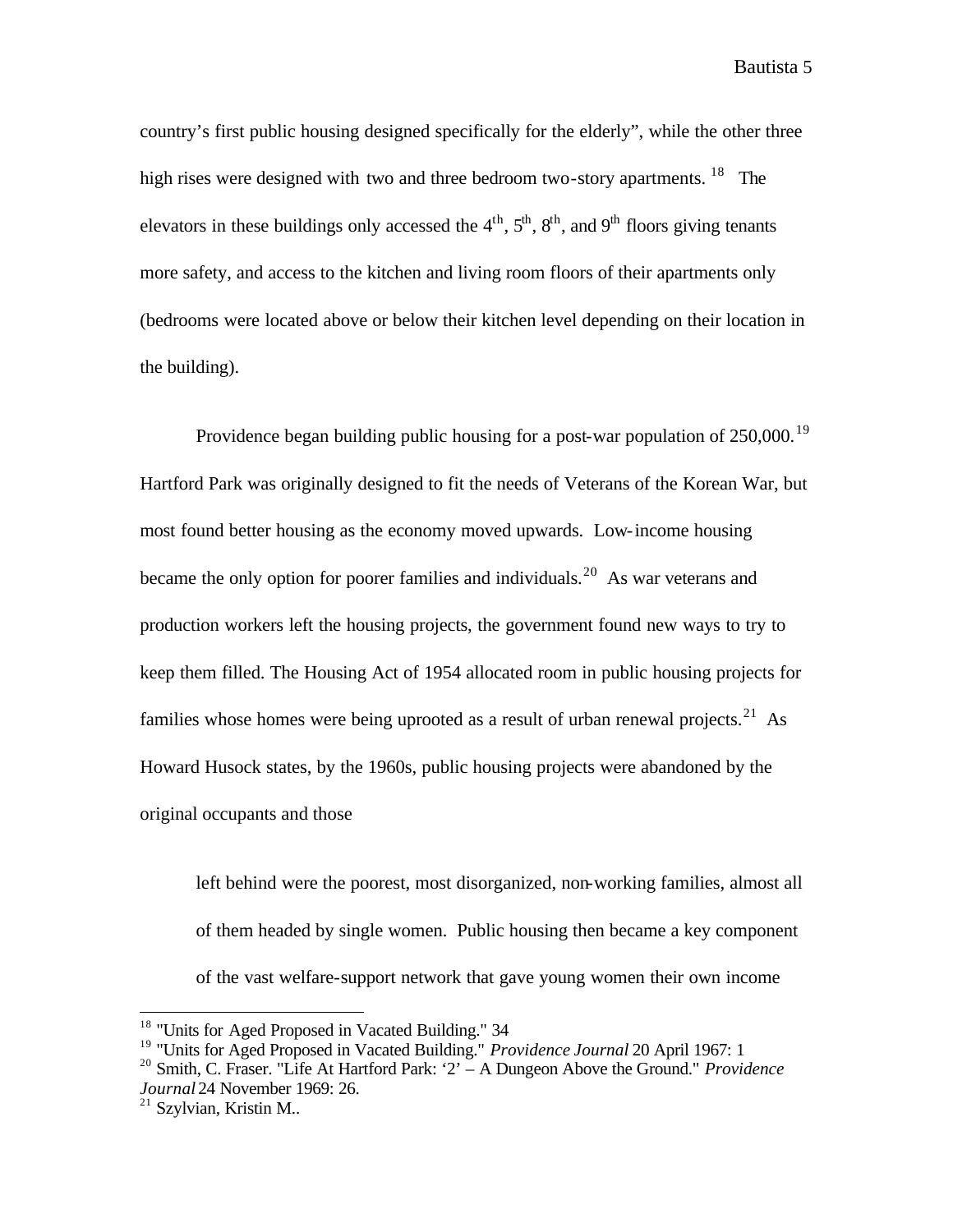and apartment if they gave birth to illegitimate kids. As the fatherless children of these women grew up and went astray, many projects became lawless places.<sup>22</sup>

In its first 6 years, Hartford Park was a success and units remained full. By 1960, there were seventy-five vacancies at 22 Whelan Rd and twelve and 12 Bodell Ave. "Hartford Park, designed as a stopping off spot on the road to suburbia, had grown stagnant.<sup> $23$ </sup> By 1967, three of the four high-rise apartments in Hartford Park were boarded up because of the violence, robberies and turmoil caused by the teenagers in the projects, "records show that …it was closed not entirely because people were destroying it, but because they simply refused to live in it.<sup>24</sup> While the violence seemed to encompass much of the surrounding neighborhood, the most serious problems revolved around the high-rise buildings. The Providence Journal declared in 1967 that the "situation demonstrates that in Providence, high-rise housing for the elderly is fine, but it just doesn't workout for families with teenagers."<sup>25</sup> New York City planner, Oscar Newman coined the term "defensible space" in regards to what kinds of architecture and spaces were more conducive to problems in public housing. He like other planners agreed that high-rises were the most dangerous of site layouts for public housing.

<sup>&</sup>lt;sup>22</sup> Husock, Howard "How Public Housing Harmes Cities."

<sup>23</sup> Smith, C. Fraser. "Life At Hartford Park: Part of a Displaced Ghetto." *Providence Journal*  28 November 1969: 1.

<sup>24</sup> Smith, C. Fraser. "Life At Hartford Park: Where All Are 'Guilty'." *Providence Journal* 24 November 1969: 1.

 $25$  "Units for Aged Proposed in Vacated Building."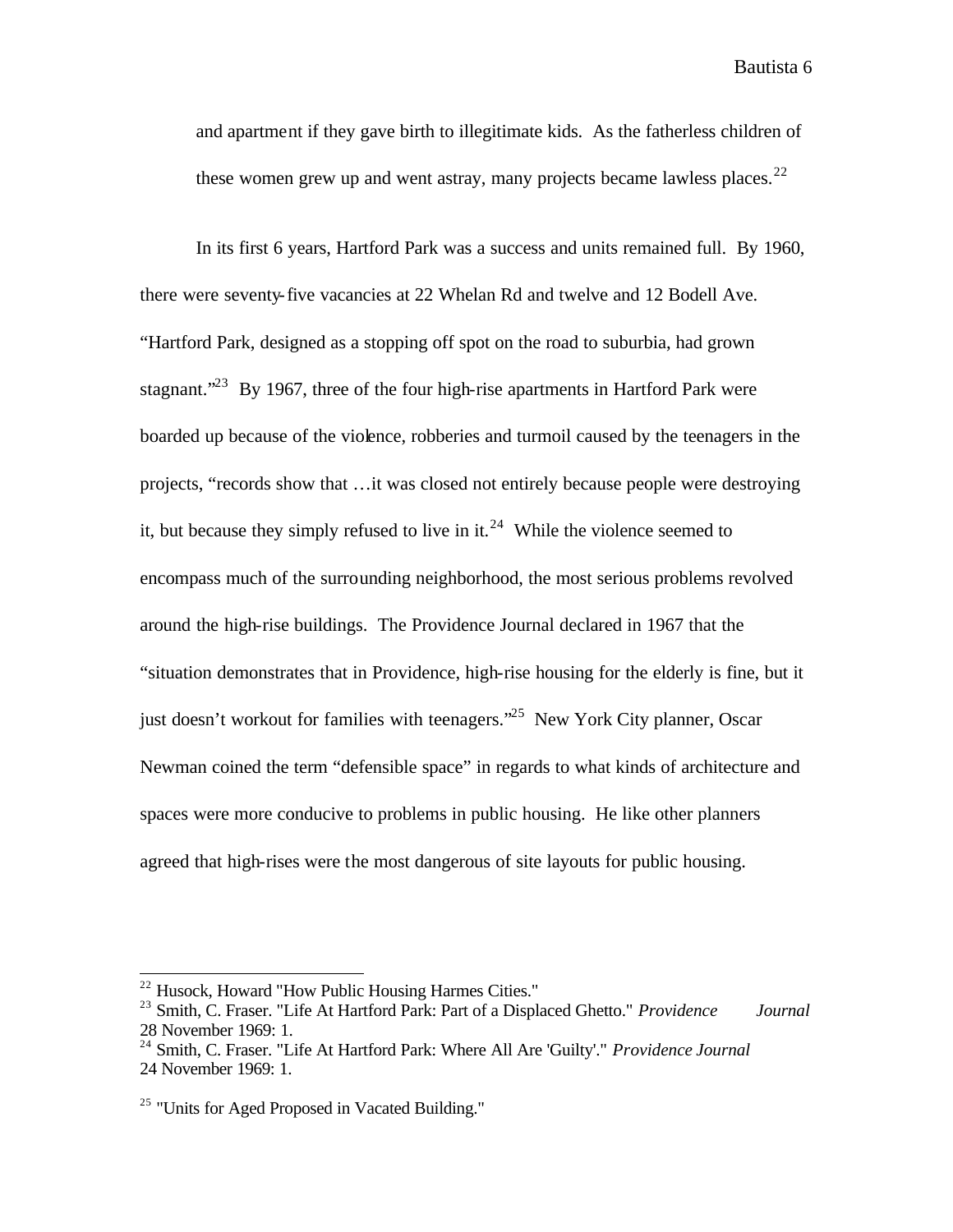With towers set in vast open spaces, far back from the street, it was virtually impossible for residents to casually supervise activity on the sidewalk from within their apartments. The corridors, elevators, and stairwells of the high-rises constituted a virtual maze in which criminals could hide and escape. Their drab architectural style instantly identified them as the home of the most vulnerable members of society. And because middle-class communities did not want lowincome housing, the projects invariably were located amid downtrodden neighborhoods plagued by crime.<sup>26</sup>

Providence Journal writer C. Fraser Smith describes the high-rise at 22 Whelan Rd: "it was an oppressive building with blunt facades of peeling pink concrete laced together at each floor with bands of chain linked fence."<sup>27</sup> "You see a 12-year old boy smoking a cigarette while bouncing rhythmically on a hobbyhorse as if trying to decide which way to go—back toward childhood or onward if not upward. Children grow up faster at Hartford Park."<sup>28</sup>

For many years, Providence officials tried to decide the fate of the three high-rise buildings. The Providence Journal reported in July of 1967 that Roger Williams College would be moving some of their sociology department into Hartford Park (Fig. 2).<sup>29</sup> Students and faculty would live in one of the high-rise apartment buildings and would

<sup>&</sup>lt;sup>26</sup> Kamin, Blair. Why Architecture Matters. Chicago: University of Chicago Press, 2001. 261.

 $27$  Smith, C. Fraser. "Life At Hartford Park: '2' – A Dungeon Above the Ground."

<sup>&</sup>lt;sup>28</sup> Smith, C. Fraser. "Life At Hartford Park: '2' – A Dungeon Above the Ground."

<sup>29</sup> "Roger Williams Use Hartford Park." *Providence Journal.* 26 July 1967: 1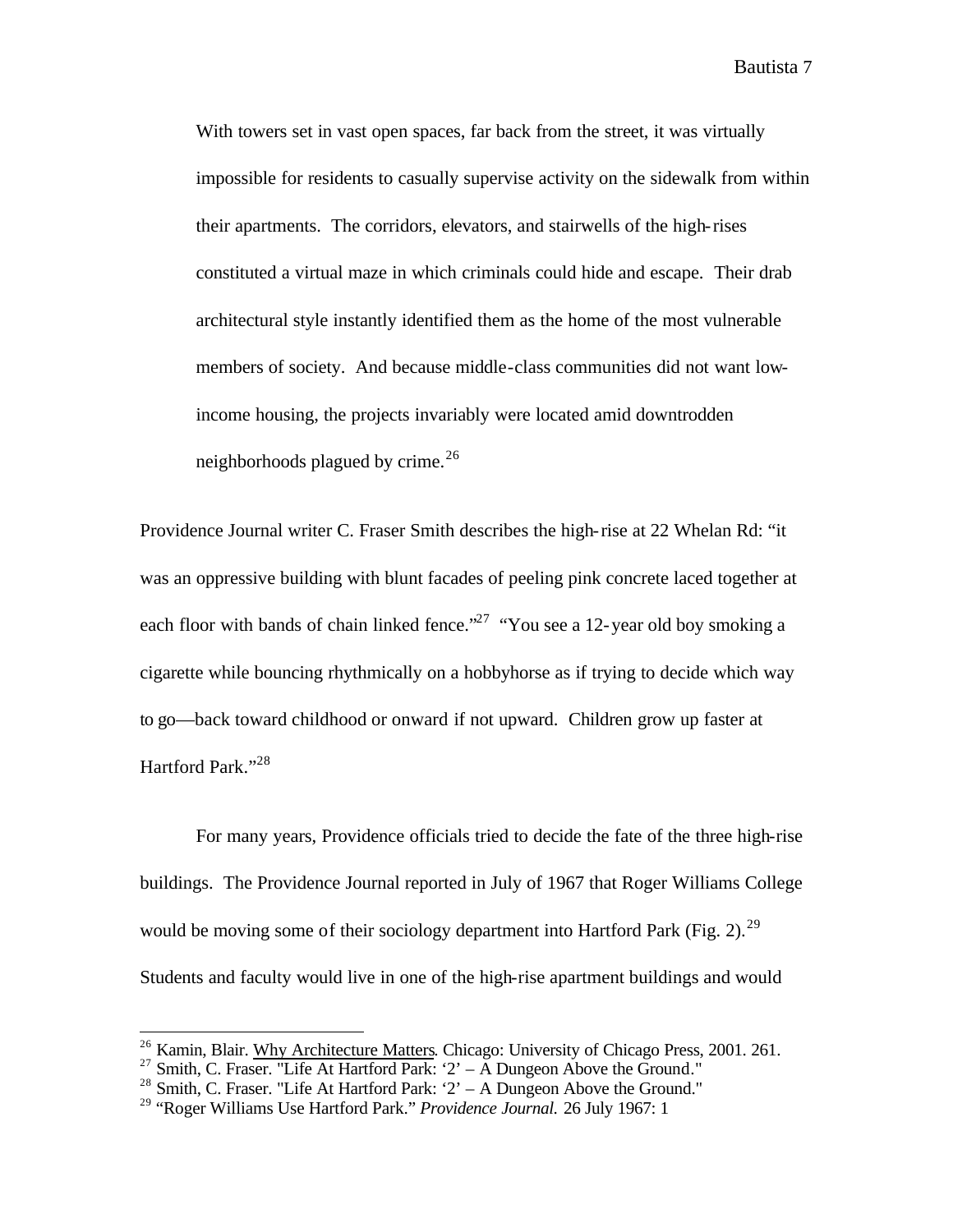"begin an investigation of the social and socio-economic influences affecting public housing."<sup>30</sup> By April of 1968, the Providence Journal published an article titled "Roger" Williams Will Not Study Social Unrest" in which it revealed that Hartford Park was a greater challenge than they anticipated.<sup>31</sup> Two of their students had gotten arrested for marijuana possession, a third was arrested for cocaine possession, and all possibly due to the negative impact Hartford Park was having on them.

In the mid-1980's grants from the government were distributed to the Providence Housing Authority so that they could demolish the three family unit towers in Hartford Park to create additional housing in their space and modernize the remaining two and three-story apartments (Fig. 3). In May of 1989, the first of the towers was ready to be demolished in a \$26.8 million modernization project. With 600 pounds of explosives, the blast should have been enough to collapse the entire building. "

Instead, the explosions took out much of the first floor and left the rest of the building leaning. The building, which came to be known as the 'leaning tower of Olneyville,' had to be taken down by a wrecking crew, in what turned out to be a three-month project.  $32$ 

Until recently, renovations at Hartford Park have been in constant motion. Today, the three high-rise towers formerly located at 22 Whelan Rd, 375 Hartford Ave, and 12

<sup>30</sup> Roger Williams College Advertisement *New York Times* 18 August 1968.

<sup>31</sup> "Roger Williams Will Not Study Social Unrest" *Providence Journal*. 29. April 1968. 1

<sup>32</sup> Davis, Karen A.. "Providence Housing Authority Looks To Fill In Gaps." *Providence Journal* 22 February 2001: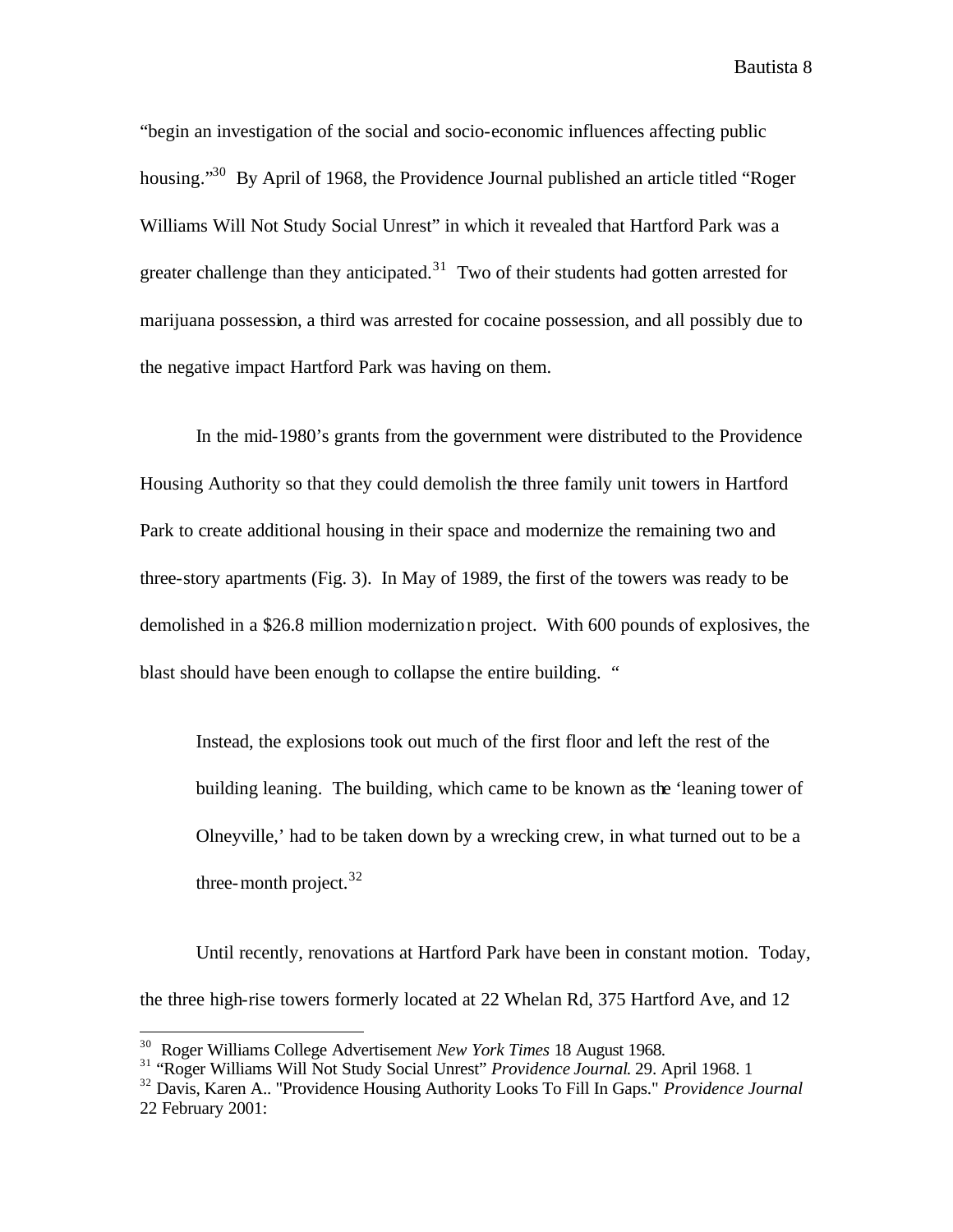Bodell Ave are replaced by additional two and three story row houses (Fig. 4). When all was said and done, Hartford Park lost over 200 of its original number of units in the demolition and modernization project. The community has increased police patrol and built a police command center on the edge of the project. In fact, it was believed that by imploding the towers and building similar row house structures, they could decrease the number of crimes. While it has he lped a bit, crime in the Hartford Park area and other Providence public housing projects is still a constant problem.

So, the question remains, what, if anything, works for the design of public housing?

Critics of public housing like Hartford Park have blamed the deadening uniformity of physical design, a characteristic that is being corrected to some extent in plans for new developments—by avoiding super-blocks, by attempting to blend new and old buildings and by moving into the concept of leased housing, where private market houses are rehabilitated and leased by the government.<sup>33</sup>

I can state the obvious by noting how most of the problems in Hartford Park were located in the eleven-story family high-rises. The remaining thirty-seven two and three-story buildings were for the most part serving their purpose with fewer problems. In 1935, the Public Works Administration: Housing Division published unit plans for the design of sites, buildings, and rooms proper for public housing projects. In their "Outstanding List

<sup>33</sup> Smith, C. Fraser. "Life At Hartford Park: A Fate Worse Than Being Slum." *Providence Journal* 28 November 1969: 1.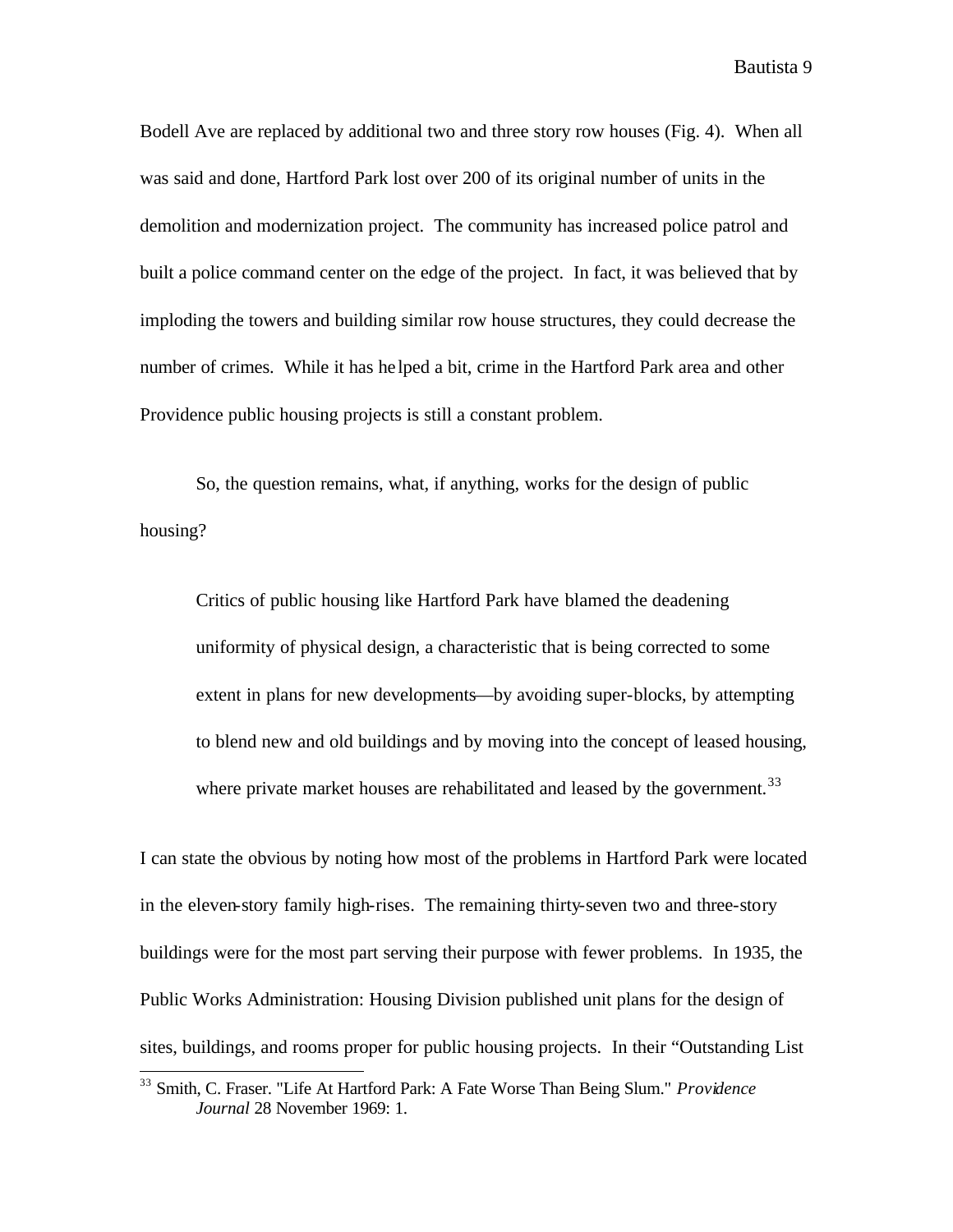of Items to be Avoided in Low-Rent Housing" (Fig. 5) they list "excessive heights of buildings—three stories considered maximum except for special conditions.<sup>34</sup> The designers of Hartford Park did not call attention to this one avoidance until nearly fifty years later. In fact, when taking a look at the characteristics of house types provided by the Housing Division, you can see that the tallest height for a building is four stories (Fig. 6). The four towers belonging to Hartford Park are what the House Division considered Apartment House Type. It provides the greatest number of rooms per acre but lacks individual garden space, which we will further discover is important for a sense of community. <sup>35</sup> The row house type (Fig. 7), seen in the remainder of the Hartford Park project is the most expensive type of dwelling with an extremely low number of rooms per acre, but it provides more privacy and sense of ownership with private yards.<sup>36</sup>

Karen Franck discusses three changing stages seen in the designs of U.S. public housing from the 1930s to the present day:  $37$ 

Stage 1: Semi-enclosed courts with walk-ups buildings in the 1930s and early 1940s;

Stage 2: Open space between lines of row house and walk-up buildings or around widely spaced elevator buildings, starting in the 1940s and extending into the 1960s;

<sup>34</sup> United States Government Housing Division. *Unit Plans. Typical Room Arrangements, Site Plans, and Details For Low-Rent Housing*. Washington, DC: Housing Division, Public Works Administration, 1935.

<sup>&</sup>lt;sup>35</sup> United States Government Housing Division. 5.

<sup>36</sup> United States Government Housing Division. 5.

<sup>37</sup> Franck, Karen. "Changing Values in U.S. Public Housing." *New Directions in Urban Public Housing*. Ed. David P. Varady. New Brunswick: Center for Urban Policy Research, 1998. 85- 103.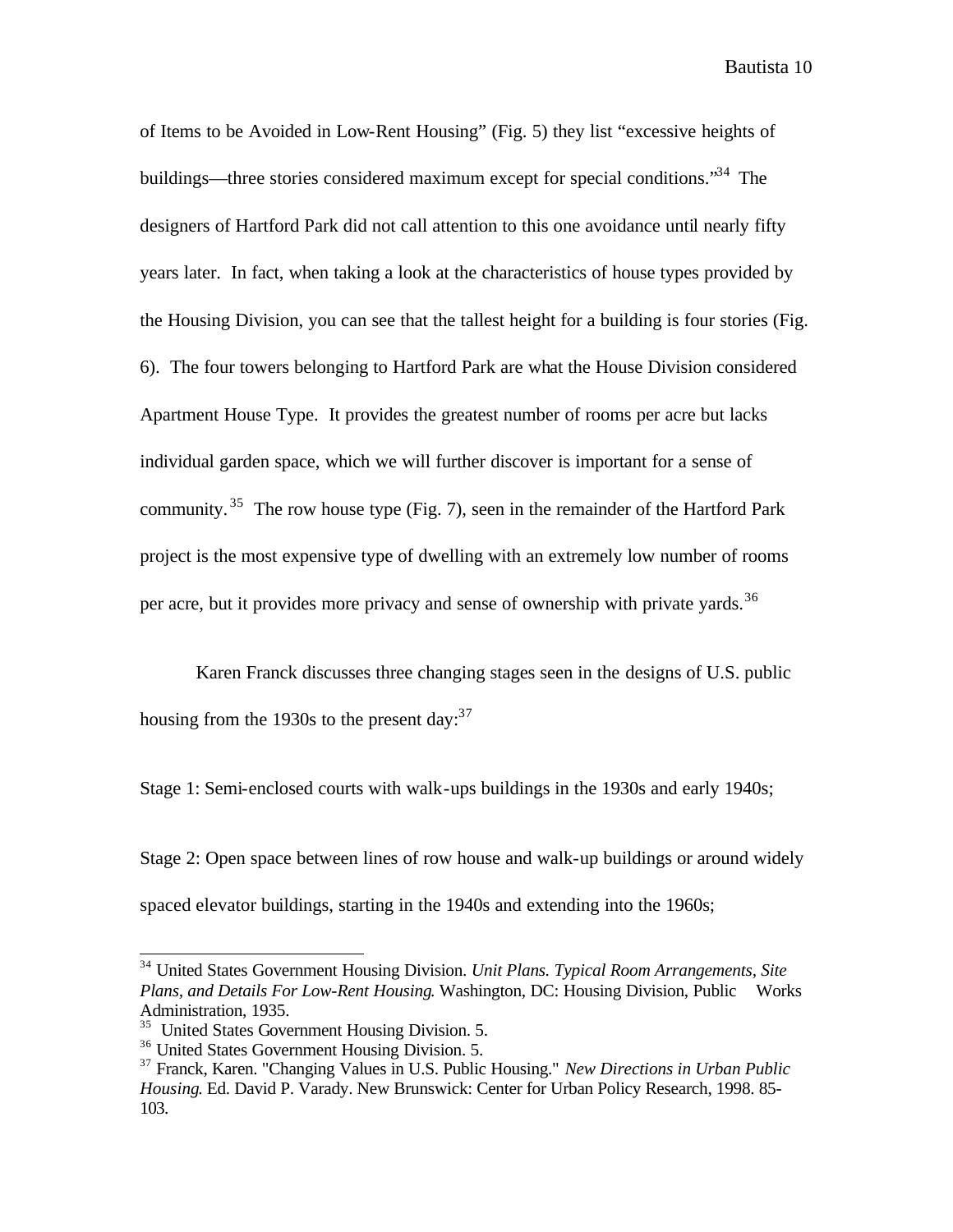Stage 3: Private yards and semi-enclosed or fully enclosed courts for row houses and other low-rise buildings in the late 1970s, 1980s and 1990s.

According to Karen Franck, Hartford Park is a Stage 2 project with row houses, walk-ups and elevator buildings throughout the grounds. It is not until recent developments that public housing has adopted State 3: the private-lifestyle. Starting in the 1990's more and more private dwellings were built for leasing to low-income families. In fact, Providence alone has more than 250 homes throughout the city. Many of which were bought in order to house the families who were still living in Hartford Park when the towers were destroyed. In the program, residents of the scattered site homes may even buy the home with the assistance of the Providence Housing Authority's homeownership program.

In Blair Kamin's book Why Architecture Matters, a chapter addresses the idea of selfownership and community; it is titled "Fences, Individual Front Doors, and Porches Create Safe Spaces That Can Free Residents from Being Virtual Prisoners of Drug Dealers and Prostitutes."<sup>38</sup> He also introduces Oscar Newman's notion of 'defensible space' by discussing the importance of the physical layout of public housing and the personal layout with the members of the community. He sides with the Housing Division and the idea of having row houses as a structure for a public housing project taken from the German Zeilenbau style of parallel rows of two-to-four-story housing structures only

<sup>&</sup>lt;sup>38</sup> Kamin, Blair. Why Architecture Matters. Chicago: University of Chicago Press, 2001. 259.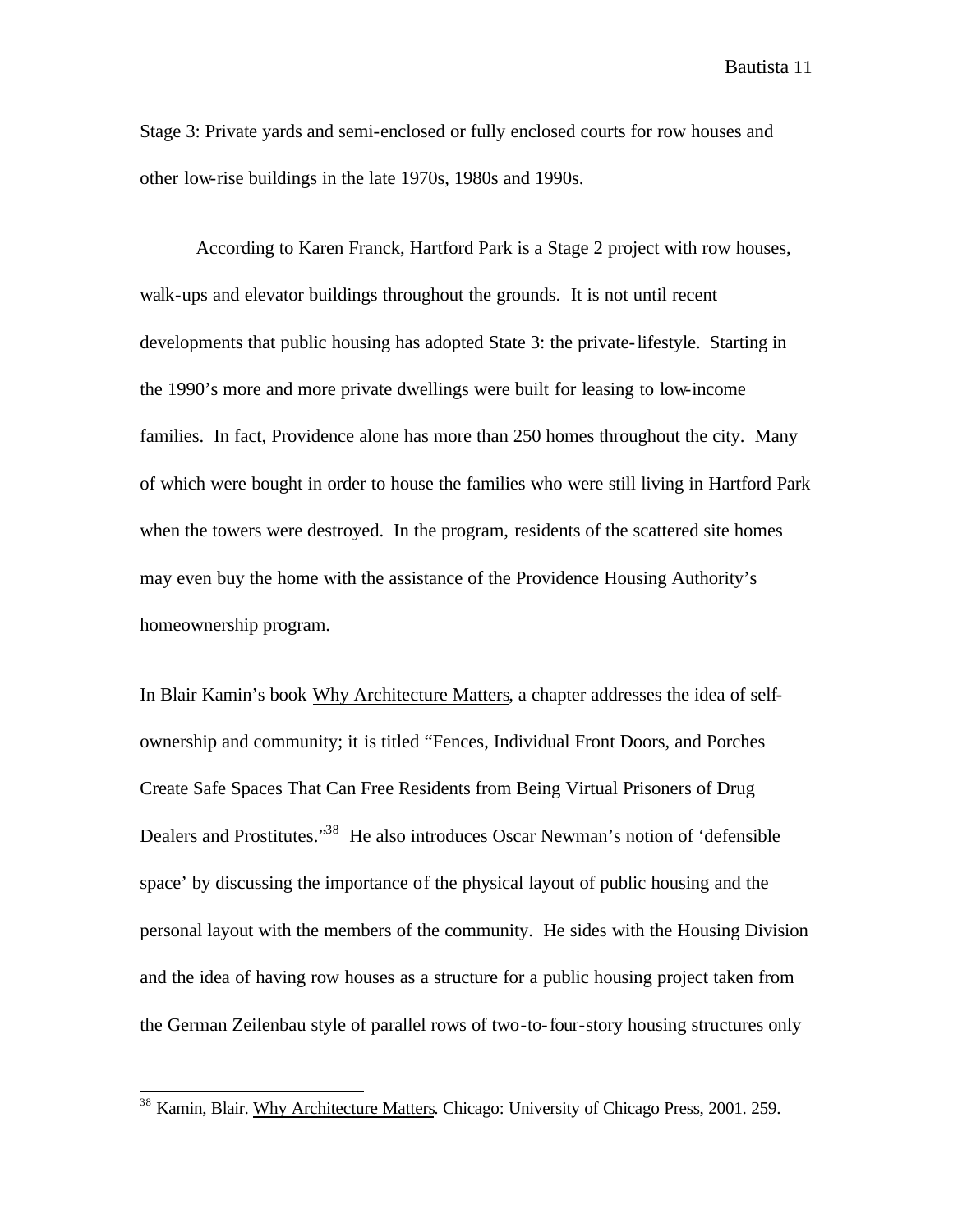adding internal parking spaces and more courtyards (Fig 8).<sup>39</sup> Each family has their own space with a private entrance. They can also feel like they are part of a neighborhood or community with their own personal front yard and backyard landscaped as they wish.

Housing advocates have "often taken the form of environmental determinism, a belief that an ideal or improved residential environment will better the behavior as well as the condition of its inhabitants."<sup>40</sup> Like Newman's "defensible space", private homes or even private entrances like these provided by row houses could improve conditions in public housing projects. Many public housing projects are trying to solve some of these problems by building community recreation centers and health centers to assist those living in the projects.

Howard Husock is harsh but not alone when he states, "public housing spawns neighborhood social problems because it concentrates together welfare dependent, singleparent families, whose fatherless children disproportionately turn out to be school dropouts, drug users, non-workers and criminals.<sup>41</sup> The problems found in public housing are often blamed on poverty issues within the neighborhood or tenants. With an average of 3.4 persons per household, 91.5% of them are headed by a female (single mother) in Hartford Park. 2003 Department of Health and Human Service Statistics revealed that the in the city of Providence, 32% of female householder families are living

 $39$  Pommer, Richard. "The Architecture of Urban Housing in the United States during the Early 1930s." *Journal of the Society of Architectural Historians* 1978 37. (4): 240.

<sup>&</sup>lt;sup>40</sup> Von Hoffman, Alexander. "High Ambitions: American Low-Income Housing Policy." *Housing Policy Debate*. 1996. Volume 7 (3). 424.

<sup>41</sup> Husock, Howard "How Public Housing Harmes Cities."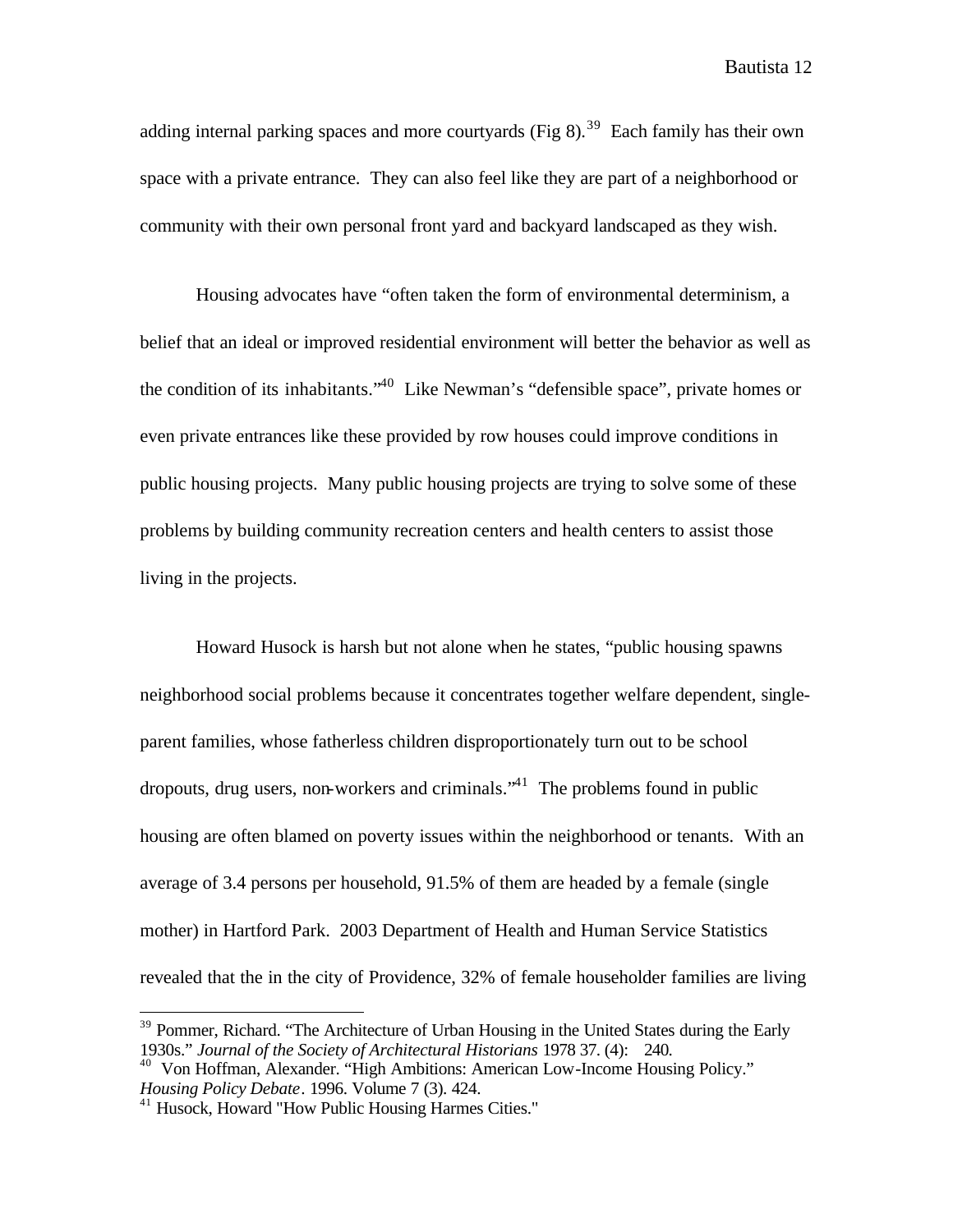in poverty. HHS Poverty Guidelines are \$15,260 for a family of 3 and \$18,400 for a family of 4. The average income for a household in Hartford Park according to the Providence Housing Authority is \$9,952. This is not only more than half below the Rhode Island poverty line, but reveals that over 50% of the Hartford Park community is living at or below poverty level. With such a low-income level, one would assume that they are merely collecting social security or unemployment benefits, but this is not possible. The average income from only social security is about \$12,000 a year, just enough to support a family of two, yet still more than the average income of Hartford Park residents. (Fig. 9,10,11)

Like other cities around the United States, Providence has had its fair share of problems concerning public housing such as maintenance issues, budget concerns, crime rates and poverty. In fact, it appears that as soon as the city receives funding to help one project, they are in desperate need of more money to fix more problems across town. Although Hartford Park was one of Providence's most expensive public housing complexes, it is not the only one who has had demolition teams tearing up its buildings.

In 1941, the Providence Housing Authority was given more federal funding to build a second "war housing project" (after Chad Brown), in the Roger Williams section of town.<sup>42</sup> Roger Williams Homes opened its doors in 1943. The project contained 744 units spanning 23 acres bound by Thurbers Ave., Prairie Ave, Pavilion Ave. and Rugby

 $42$  Davis, Karen A.. "Providence Housing Authority Looks To Fill In Gaps."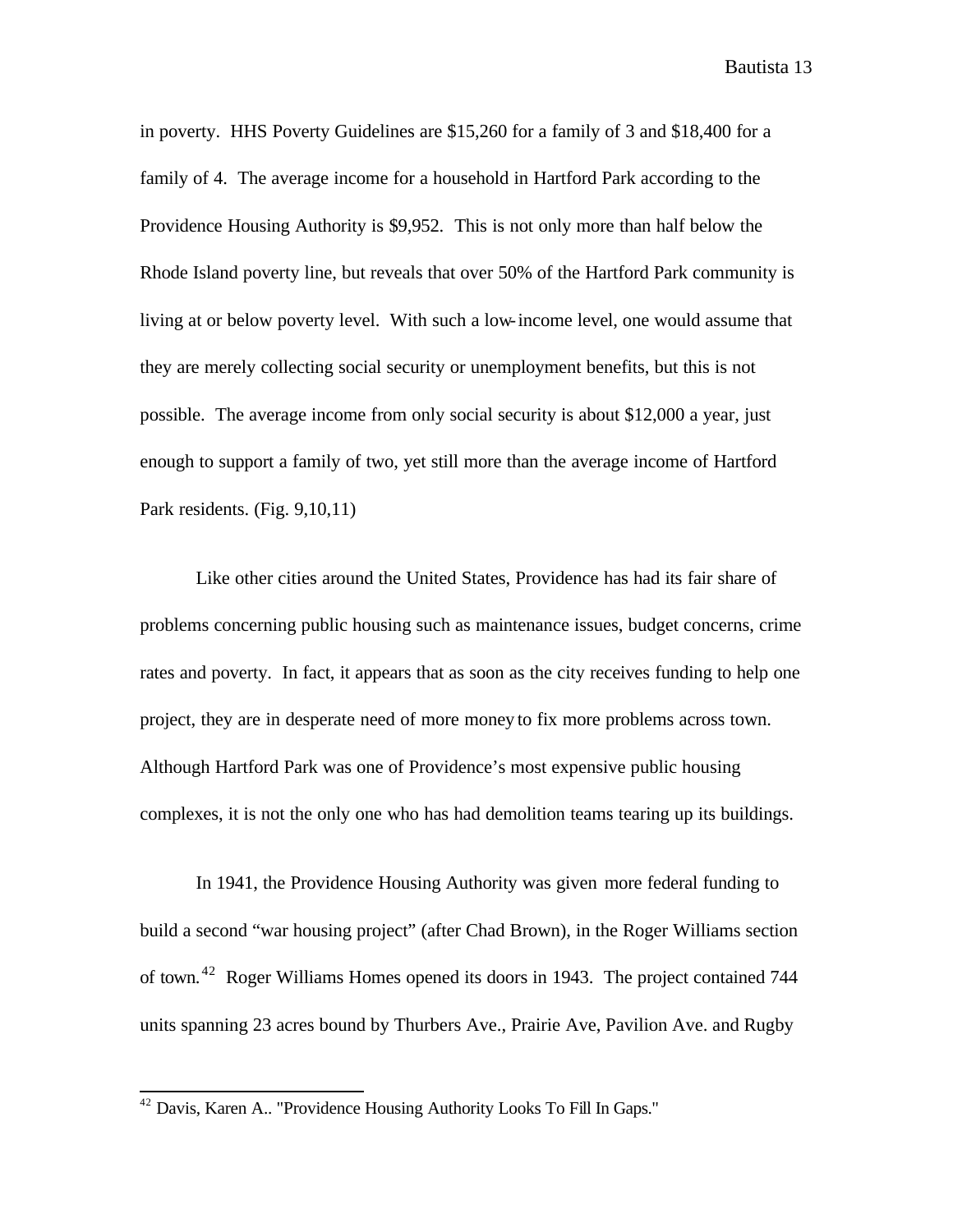Street.<sup>43</sup> Roger Williams, like Hartford Park shared many of the same vandalism problems within its community. "By 1970, all but one of the buildings had been abandoned, and in 1975, the one occupied building was renovated.<sup> $34$ </sup> The Providence Housing Authority took control of the deteriorating project by demolishing nine of the vacant buildings in the mid 1980s.<sup>45</sup> By the early 1990s, only two buildings remained, dramatically decreasing the size of a 744-unit project down to only 40 (Fig. 12). In the mid 1990s, it was believed that the vacant land would be used for "Mandela-Woods, a 136 unit townhouse style apartment complex…constructed for low and moderate-income families.<sup>46</sup> Up to this date, there have been many delays, and the status of Mandela-Woods still remains in question.

With only 40 units, Roger Williams Housing has about 99 residents (Fig. 13). It is unique from other Providence Housing Authority properties in that it is the only one that has a 100% female head of household rate. With the entire population consisting of single mother and grandmothers, the average income rate for the project is still far below the poverty level for a family of three, but it is much closer to a yearly income of only government assistance. The Roger Williams community shares a daycare and middle school in the same location. At a recent meeting with residents, architects, business owners and school officials, the Providence Housing Authority determined that 41 out of

<sup>43</sup> Davis, Karen A.. "Ideas Offered on Roger Williams Homes Site." *Providence Journal* 17 February 1998:

<sup>44</sup> Davis, Karen A.. "Ideas Offered on Roger Williams Homes Site."

<sup>45</sup> Davis, Karen A.. "Providence Housing Authority Looks To Fill In Gaps."

<sup>46</sup> WWW.ProvidenceRI.Com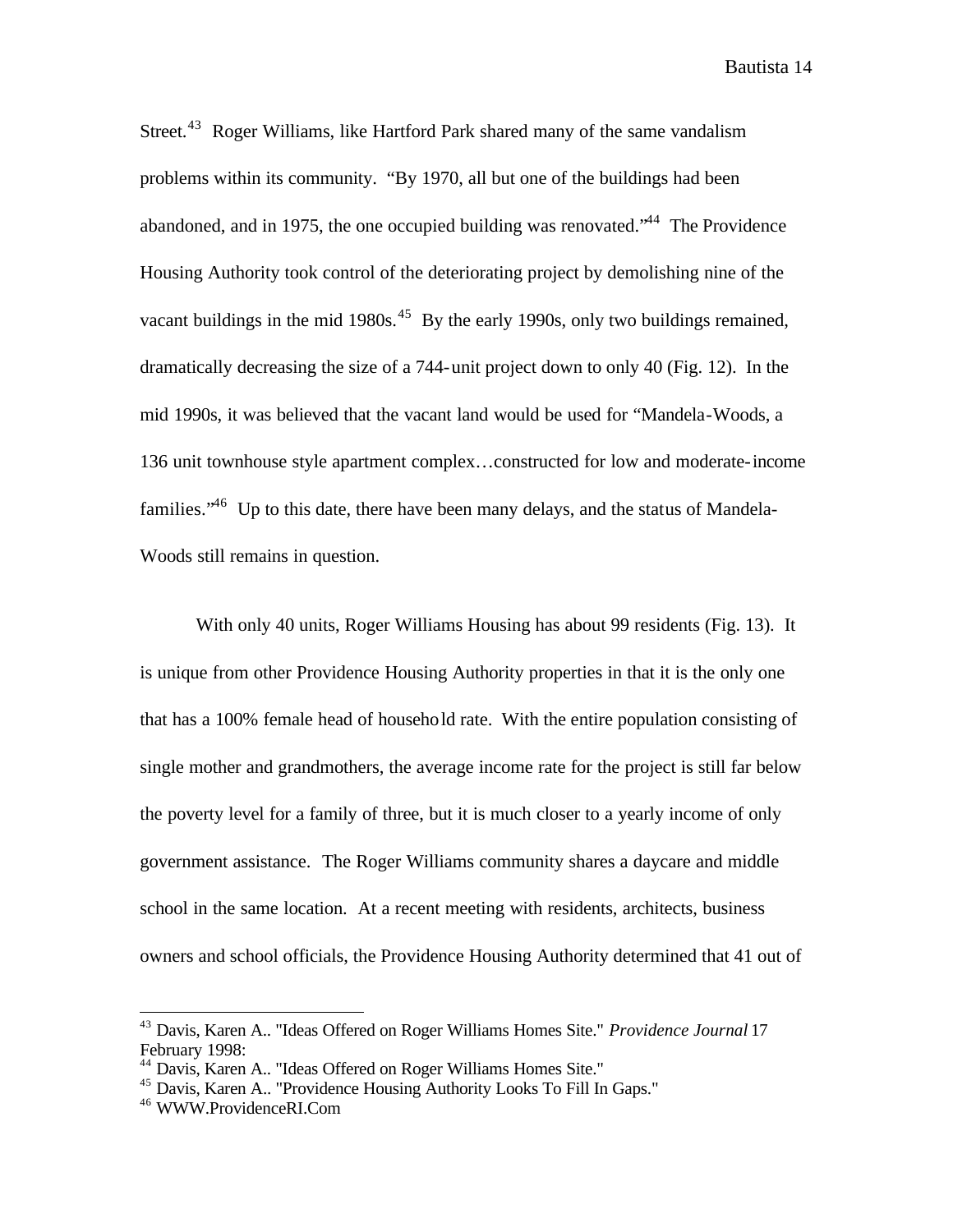48 people surveyed supported a "mixed income housing community" to be built on the property.  $47$  Although the first 20 years of life at Roger Williams may have been rough, a smaller community has changed the housing project for the better.

This raises the last issue. Using Hartford Park as an example, I have noted the impact different design structures have on public housing. Using the statistics on poverty levels from the Department of Health and Human Services and comparing those to the figures gathered from the Providence Housing Authority, I have also discussed the relationship of income levels in line with the social environments of both housing projects. Lastly, I have addressed the issue of population size within a public housing community. When expensive housing projects such as Hartford Park and Roger Williams fail, it is easy for critics to blame the situation on issues such as building type, income levels, location and size of the project. In fact, most of Providence's housing projects and many across the United States have shared the same problems and criticisms. During the 1970's, when projects like Hartford Park, Chad Brown and Roger Williams were undergoing their worst years, one housing project in Providence was getting national attention for its success.

Located in the northern Valley section of Providence, Valley View Homes "is an unimpressive cluster of sixty-four small buildings" and an example of a uniquely run successful housing project. Valley View Homes is an 11-acre project with 256 low-rise

<sup>&</sup>lt;sup>47</sup> Davis, Karen A.. "Ideas Offered on Roger Williams Homes Site."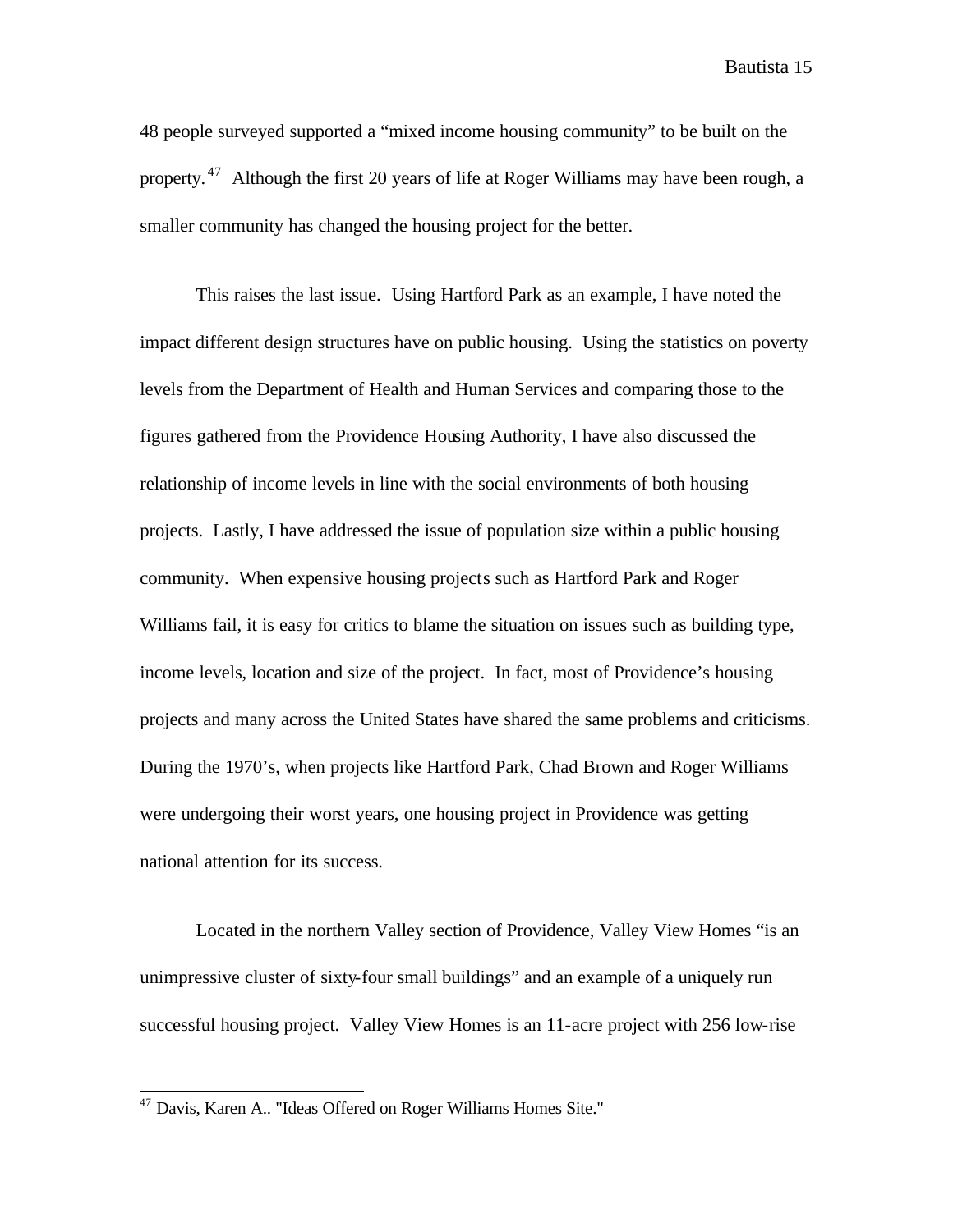units. Unlike many of Providence's other housing projects, women head only 25% of households at Valley View. The average income of Valley View residents is \$7,000. Like the other Providence housing units, it too is severely under the poverty line. In 1946, the Providence Veterans Committee "took advantage of patriotic postwar sentiments…to win City Council approval of a city-financed project for low and moderate income veterans."<sup>48</sup> The entire cost of 2.6 million was raised by the city of Providence without state or federal aid. It first opened its doors in 1949 for war veterans. The population at Valley View has changed to meet the needs of the community. In fact, it has accomplished what it set out to do; "it provides decent, inexpensive homes for the poor and moderate-income citizens of the nation.<sup>"49</sup>

So far, Valley View Homes shares many similarities with Hartford Park and Roger Williams, but unlike the latter grouping, it has yet to go through a period of vandalism and deterioration. What makes Valley View so different? As mentioned before, Valley View is not a property of the Providence Housing Authority. It received its funding from the city without federal or state help. The Providence Housing Authority has over 250 scattered site locations and 14 public housing projects to look after within the city (Fig. 14). This results in delays and a battle for funding when more than one project needs money for improvements or maintenance (Fig. 15). Valley View finances itself. In fact, they are free to set budgets, policies and judgments that concern

 48 Fuerst, J.S. & Roy Petty. "Case History In Providence: The Quota Approach to Housing" *The Nation* 9 April 1977: 429.

 $49$  Fuerst, J.S. & Roy Petty. 430.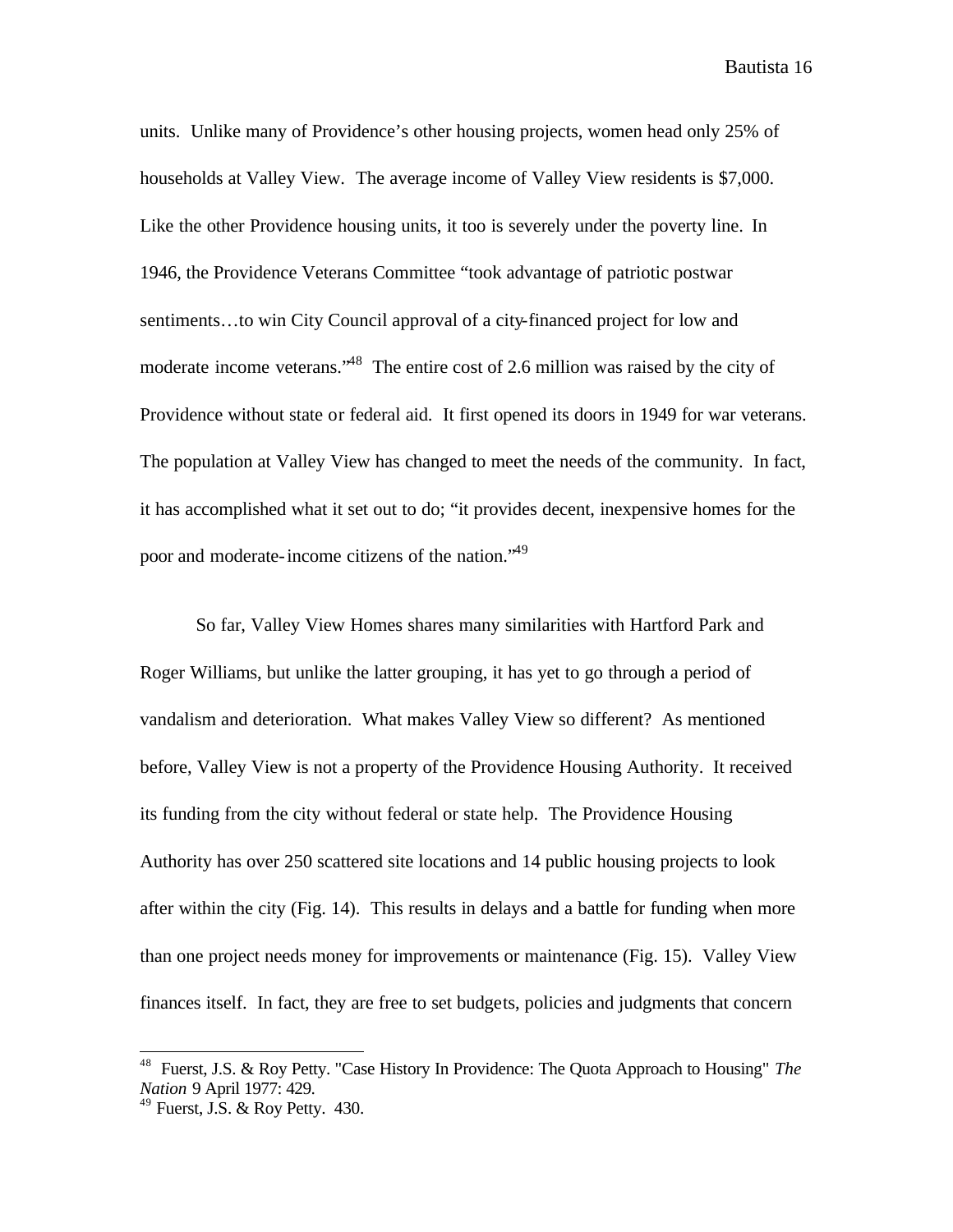their tenants without the approval of the government. As Fuerst and Petty address in their article, Valley View does not concern itself with issues of building type or poverty, instead it approaches public housing with "the quota approach".<sup>50</sup>

This freedom of selection has enabled management to set up a good 'mix' of tenants, which public housing administrators universally say is the key to any project's success. A balance of moderate-income and poor residents, or black and white, or working and welfare, or broken families and whole ones—not established by rigid rules but done strictly by judgment and good will.<sup>51</sup>

Tenants themselves are happy with the way this system works. Jean Barnes, a young black mother of two, states: "It isn't democratic. But its necessary if we're going to keep the project a good one. If too many black families move in, white families will move out, and this project would become another Chad Brown or Roger Williams.<sup>52</sup>

Valley View Homes may have found the solution to solve the United States' public housing problems. Perhaps the problems are a result that stem from the fact that the United States controls most public housing projects. If cities took control of their own housing issues and addressed concerns on a per site basis, maybe more communities would be more successful like Valley View. This is not to say that Valley View Homes has not had any problems with funding, but with site managers making the calls, they can

 $50$  Fuerst, J.S. & Roy Petty. 428.

 $51$  Fuerst, J.S. & Roy Petty. 430.

 $52$  Fuerst, J.S. & Roy Petty. 430.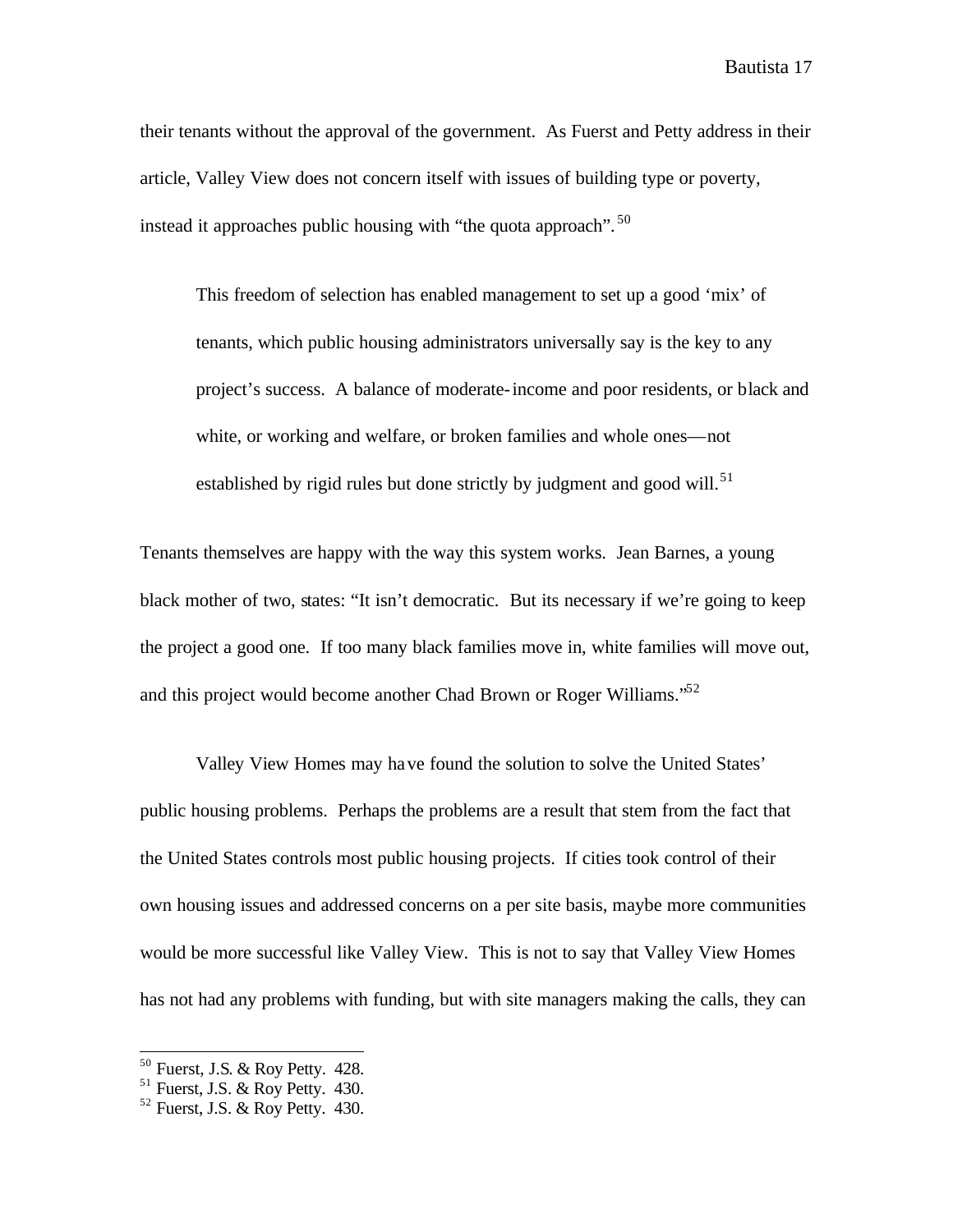address issues concerning their own tenants rather than having to wait for instructions or approval from the government.

The failures of public housing have been blamed on the structures, people and location for many years. I demonstrated failures attributed to each of these causes in different cases in Providence public housing alone. With the success of Valley View Homes only miles away from the destruction of Chad Brown, Roger Williams and Hartford Park, a closer examination into the way public housing is run is needed. Public housing programs began in the late 1930's, yet many of the problems associated with it have not yet been corrected. Valley View Homes is proof that public housing can break the usual judgments and be successful.

Once we get rid of the notion that a publicly subsidized low-rent housing project must be a grim quasi-prison for the most wretched of the poor—a publicly funded ghetto where tenants must learn to expect misery and squalor—then perhaps we can pattern future projects after Valley View, providing, finally, what public housing was supposed to be."<sup>53</sup>

 $53$  Fuerst, J.S. & Roy Petty. 431.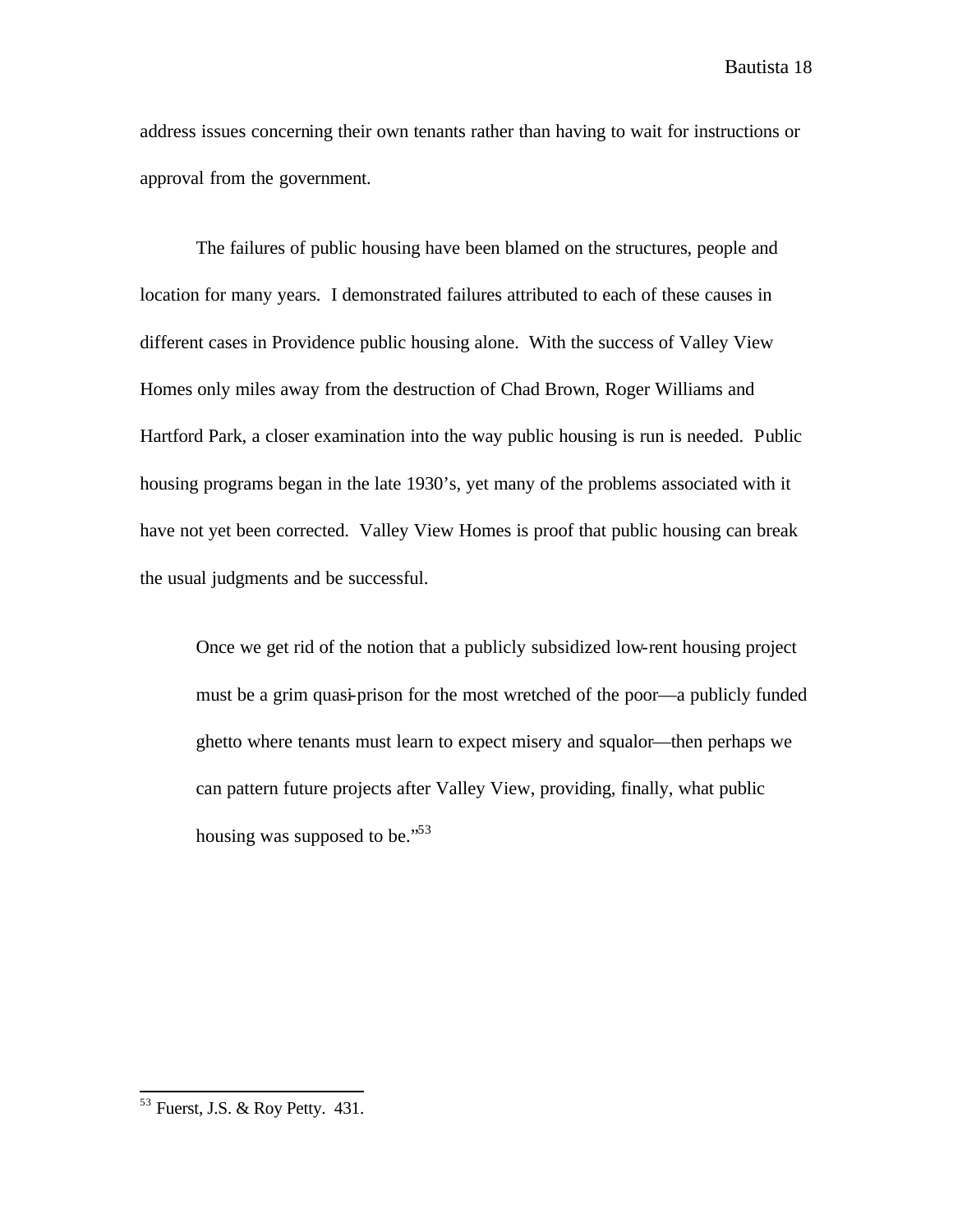Figures





Figure 2: Roger Williams College Sociology Program Advertisement



**Hartford Park Tower to be leveled PROVIDENCE** Map<br>Tertail ⊹  $h^E$ Tower to be<br>Imploded later<br>If Judge<br>Pettine allows 375 Hartford Ave.tower to<br>be imploded Sunday υü Merino Park Ŀ  $\mathcal{O}$ Œ Q **Whalan Rd** Æ C **POTS** Ò, 4 300 Ô Oliver Harard<br>Perry Middle<br>Scheel Hartford Ave. ż  $\begin{array}{c} \begin{array}{c} 0 \overline{0} \overline{0} \overline{0} \overline{0} \\ 0 \overline{0} \overline{0} \overline{0} \overline{0} \overline{0} \end{array} \\ \hline \begin{array}{c} \overline{0} \overline{0} \overline{0} \overline{0} \end{array} \end{array}$ × Palice Comman<br>Center э 1 Laure Hill<br>Playpround ß 違 Θ Ă Tower to be impladed later<br>If Judge Pettiae allows Public viewing area Four's blocked -Januario est Gratis

Bestuo the hour before detrett-

Figure 3: Planned Destruction of the Hartford Park Towers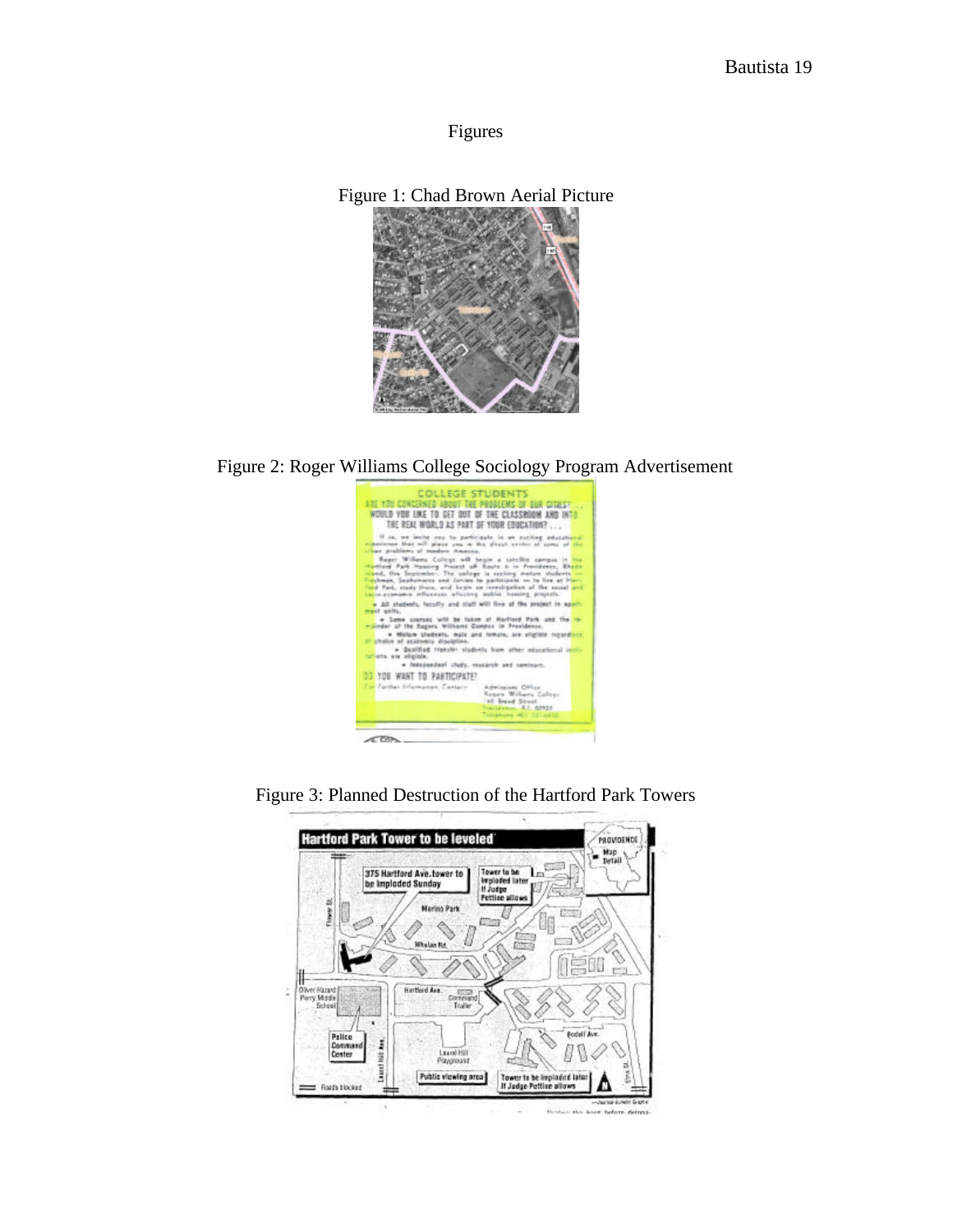



Figure 5: Housing Division: "Outstanding List of Item to be Avoided in Low-Rent Housing

Design of Buildings AVOID

**1** Overemphasis of architectural detail instead of carefully studied mass effectiveness. **2** Unnecessary and discordant blending of materials on front elevations for decorative effects.

**3** The absence of relation between exterior treatment and interior plan requirements.

**4** Elaborating on detail that may prove to be a passing fad that will detract from the permanent value of the property.

**5** Decorative details unrelated to structural frame.

**6** Excessive hallways and corridors in plan.

**7** Unnecessary basement or cellar space.

**8** Giving choice plan locations to kitchens and bathrooms at expense of major rooms.

**9** Excessive heights of buildings—three stories considered maximum except for special conditions.

**10** Materials and equipment that may be inexpensive for initial cost but with high upkeep charges

**11** Minimum plan dimensions as adopted by Housing Division, whenever possible.

**12** Unnecessary or questionable extravagances that will tend to defeat the fundamental purposes and aims of low-rent housing work.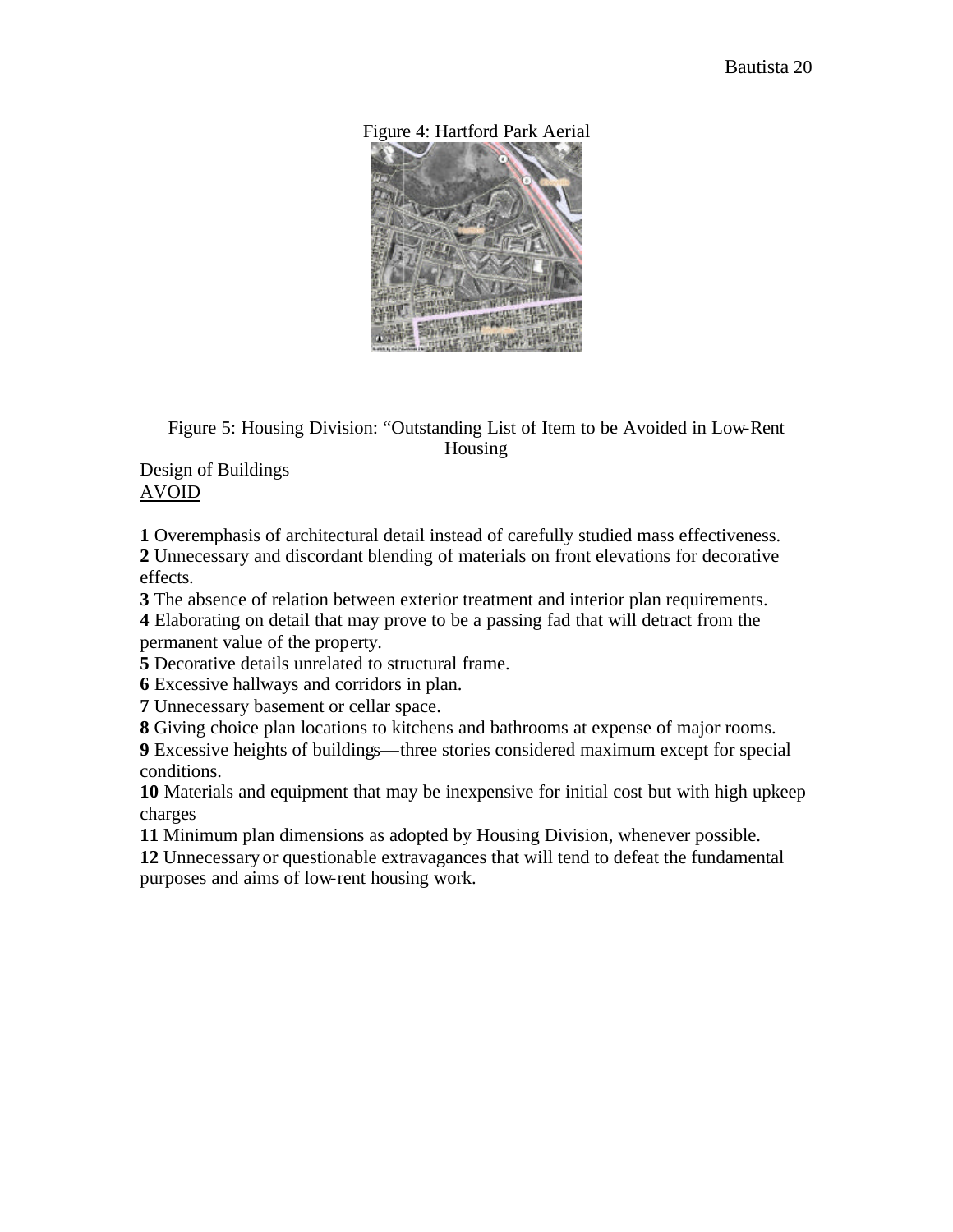## Figure 6: Housing Division: House Types

v.

## IN' VARIOUS HOUSE TYPES

| <b>DESCRIPTIVE ITEM</b>      | <b>APARTMENT HOUSE TYPE</b>                                                                                                                                     | ROW HOUSE TYPE                                                                                                                                                                               | FLAT HOUSE TYPE                                                                                                                                                              | COMBINATION FLAT AND<br>ROW HOUSE TYPE                                                                                                                       | <b>GALLERY TYPE</b>                                                                                                                                                                     |
|------------------------------|-----------------------------------------------------------------------------------------------------------------------------------------------------------------|----------------------------------------------------------------------------------------------------------------------------------------------------------------------------------------------|------------------------------------------------------------------------------------------------------------------------------------------------------------------------------|--------------------------------------------------------------------------------------------------------------------------------------------------------------|-----------------------------------------------------------------------------------------------------------------------------------------------------------------------------------------|
| Land cost                    | Generally expensive                                                                                                                                             | Typical of inexpensive<br>hind.                                                                                                                                                              | Typical of inexpen-<br>sive land.                                                                                                                                            | Characteristic of sver-<br>age price land.                                                                                                                   | From low to average.                                                                                                                                                                    |
| Number of rooms per<br>acre. | $High$ <sub>1</sub>                                                                                                                                             | Extremely low                                                                                                                                                                                |                                                                                                                                                                              | Fairly high                                                                                                                                                  | Fairly high.                                                                                                                                                                            |
| Number of stories.           | 3.0014                                                                                                                                                          | $1 \text{ or } 2 \dots \dots \dots \dots$                                                                                                                                                    |                                                                                                                                                                              |                                                                                                                                                              | $\overline{2}$                                                                                                                                                                          |
| Basements.                   | Usually required                                                                                                                                                | Optional                                                                                                                                                                                     | Optional                                                                                                                                                                     | Optional but generally<br>required.                                                                                                                          | Average.                                                                                                                                                                                |
| Construction cost            | Lower per room than<br>other types.                                                                                                                             | More expensive than<br>apartment house or<br>flat house type.                                                                                                                                | Compares<br>with<br>apartment house<br>type but less than<br>others.                                                                                                         | More expensive than<br>apartment houses and<br>flats but less than row<br>houses.                                                                            | Average.                                                                                                                                                                                |
| Maintenance charges.         | where items such as<br>janitor service, etc.,<br>are not required.                                                                                              | Higher than types Low                                                                                                                                                                        |                                                                                                                                                                              | Low and efficient.                                                                                                                                           | When treated as apart-<br>ment house type runs<br>high, and low when<br>developed as flat boure<br>type.                                                                                |
| Dwelling unit sizes          |                                                                                                                                                                 |                                                                                                                                                                                              |                                                                                                                                                                              |                                                                                                                                                              | 3, 4, or 5 rooms.                                                                                                                                                                       |
| Other remarks.               | Additional community<br>facilities possible.<br>Responsibility of ten-<br>ant ceases at door of<br>apartment.<br>Lack of individual gar-<br>den and lawn areas. | Individual garden lawn<br>facilities.<br>Reduced landscape<br>maintenance because<br>of private yards.<br>High degree of privacy.<br>Sleeping quarters on<br>second floor an ad-<br>vantage. | Desirable in commu-<br>nities where ten-<br>ants enjoy individ-<br>ual garden and lawn<br>facilities.<br>Stairway from second<br>floor to basement is<br>difficult to solve. | Question arises as to<br>practicability of hav-<br>ing row house tenant<br>go up one flight.<br>Problem of getting<br>from second-floor unit<br>to basement. | Helps toward a variation<br>of units in a project.<br>Considered characteris-<br>tic of warm climate<br>only.<br>Living room and bed-<br>room must be on on-<br>posite side of gallery. |

 $\cdot$  5  $\cdot$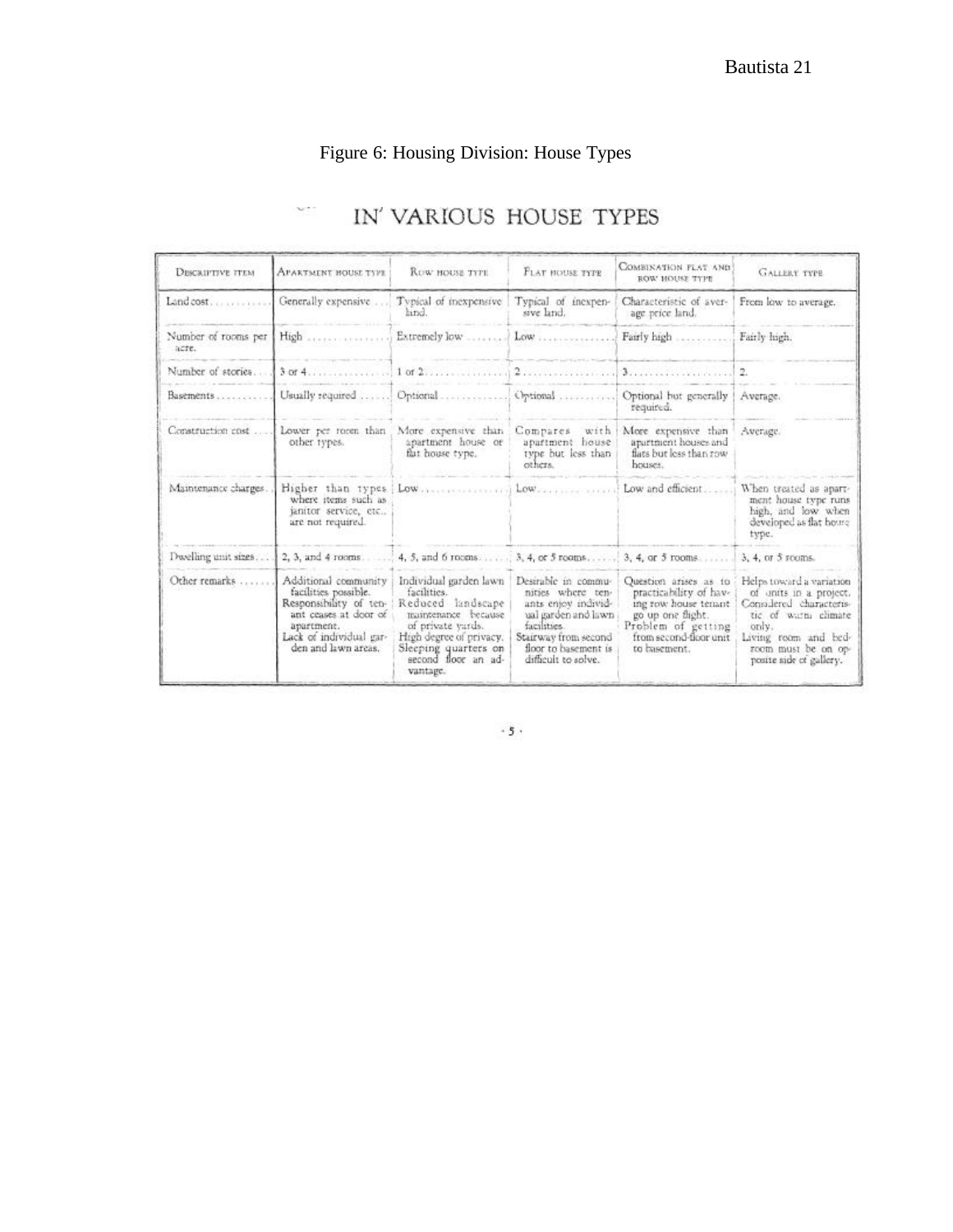

### Figure 7: Housing Division: Row House Plan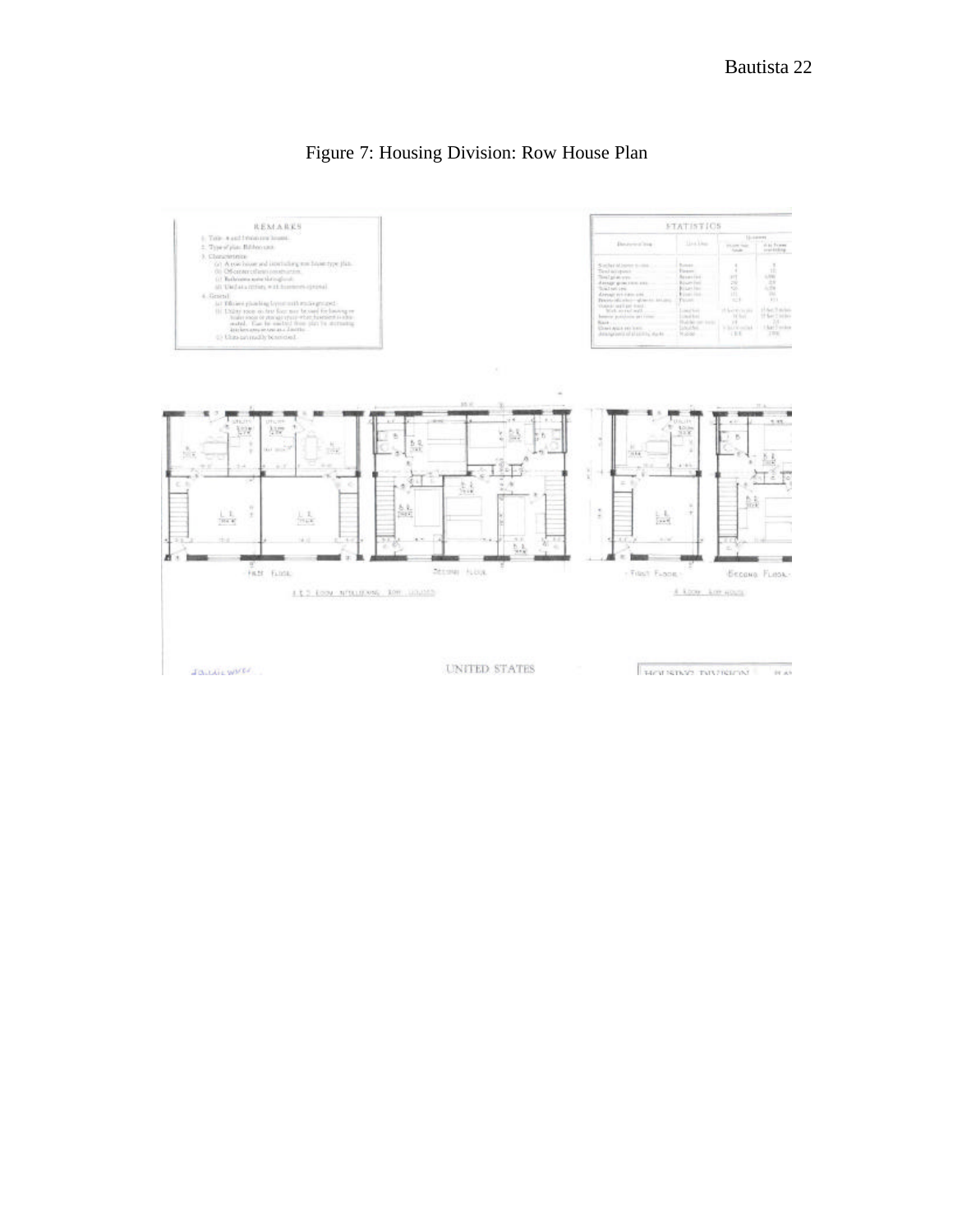

Figure 8: Housing Division: Row House Site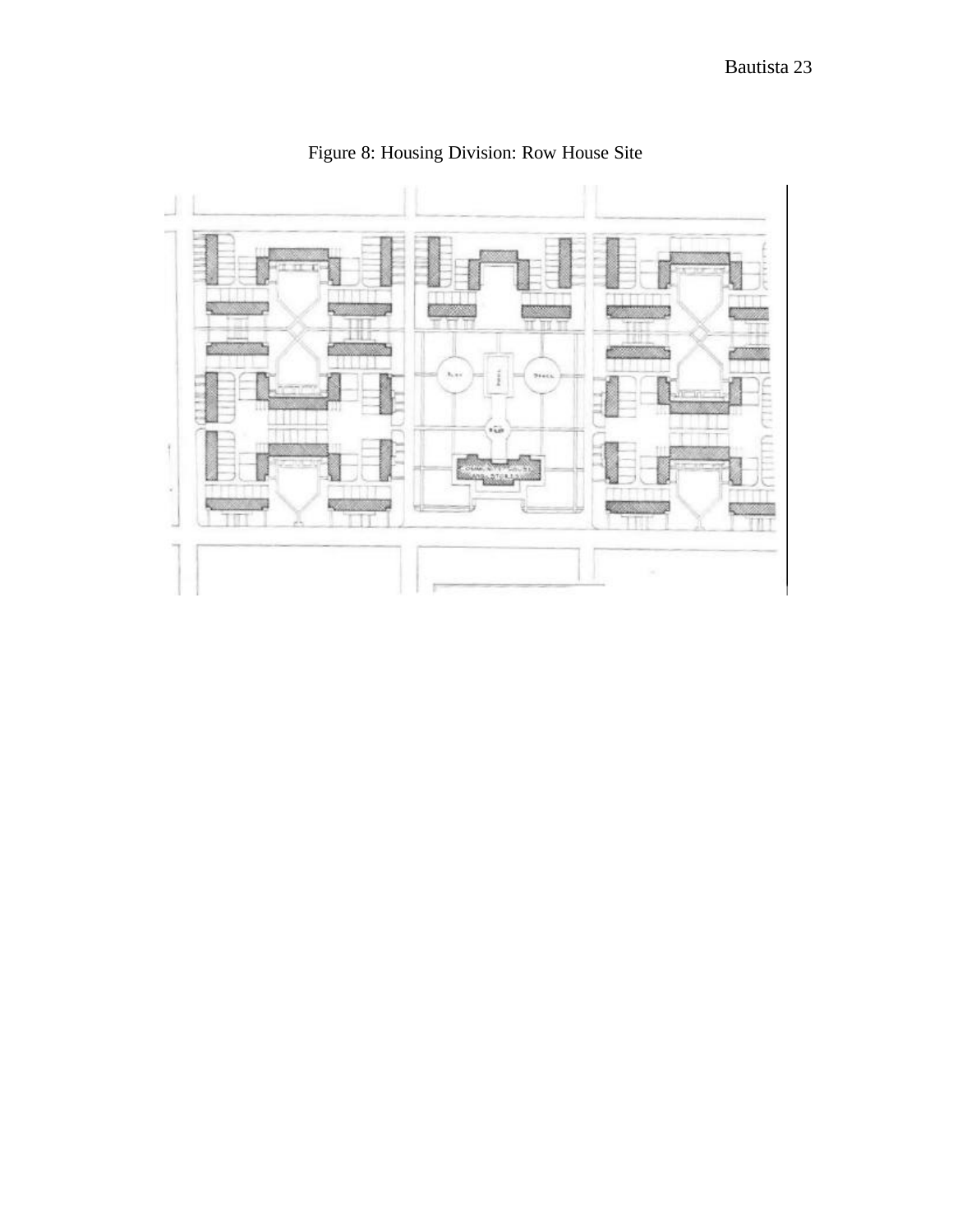| <b>Hartford Park (Family)</b> |         |  |  |  |
|-------------------------------|---------|--|--|--|
| <b>Population</b>             |         |  |  |  |
| Number of units               | 388     |  |  |  |
| Population                    | 1,243   |  |  |  |
| Households                    | 365     |  |  |  |
| Ave $#$ persons per           | 3.40    |  |  |  |
| household                     |         |  |  |  |
| <b>Gender</b>                 |         |  |  |  |
| Female head of                | 91.5%   |  |  |  |
| household                     |         |  |  |  |
| Male head of household        | 8.5%    |  |  |  |
| Race/ethnicity                |         |  |  |  |
| Caucasian                     | 3.0%    |  |  |  |
| African American              | 18.1%   |  |  |  |
| Hispanic                      | 77.5%   |  |  |  |
| Native American               | 0.5%    |  |  |  |
| Asian                         | 0.8%    |  |  |  |
| <b>Income</b>                 |         |  |  |  |
| Average household             | \$9,953 |  |  |  |
| income                        |         |  |  |  |

|  |  |  |  | Figure 9: Hartford Park Statistics |
|--|--|--|--|------------------------------------|
|--|--|--|--|------------------------------------|

|  |  |  |  |  | Figure 10: HHS 2003 Poverty Guidelines |
|--|--|--|--|--|----------------------------------------|
|--|--|--|--|--|----------------------------------------|

| Size of<br><b>Family</b><br>Unit         | 48<br><b>Contiguous</b><br><b>States and</b><br>D.C. | <b>Alaska</b> | Hawaii   |
|------------------------------------------|------------------------------------------------------|---------------|----------|
| 1                                        | \$8,980                                              | \$11,210      | \$10,330 |
| $\overline{2}$                           | 12,120                                               | 15,140        | 13,940   |
| 3                                        | 15,260                                               | 19,070        | 17,550   |
| 4                                        | 18,400                                               | 23,000        | 21,160   |
| For each<br>additional<br>person,<br>add | 3,140                                                | 3,930         | 3,610    |

**SOURCE**: *Federal Register*, Vol. 68, No. 26, February 7, 2003, pp. 6456-6458.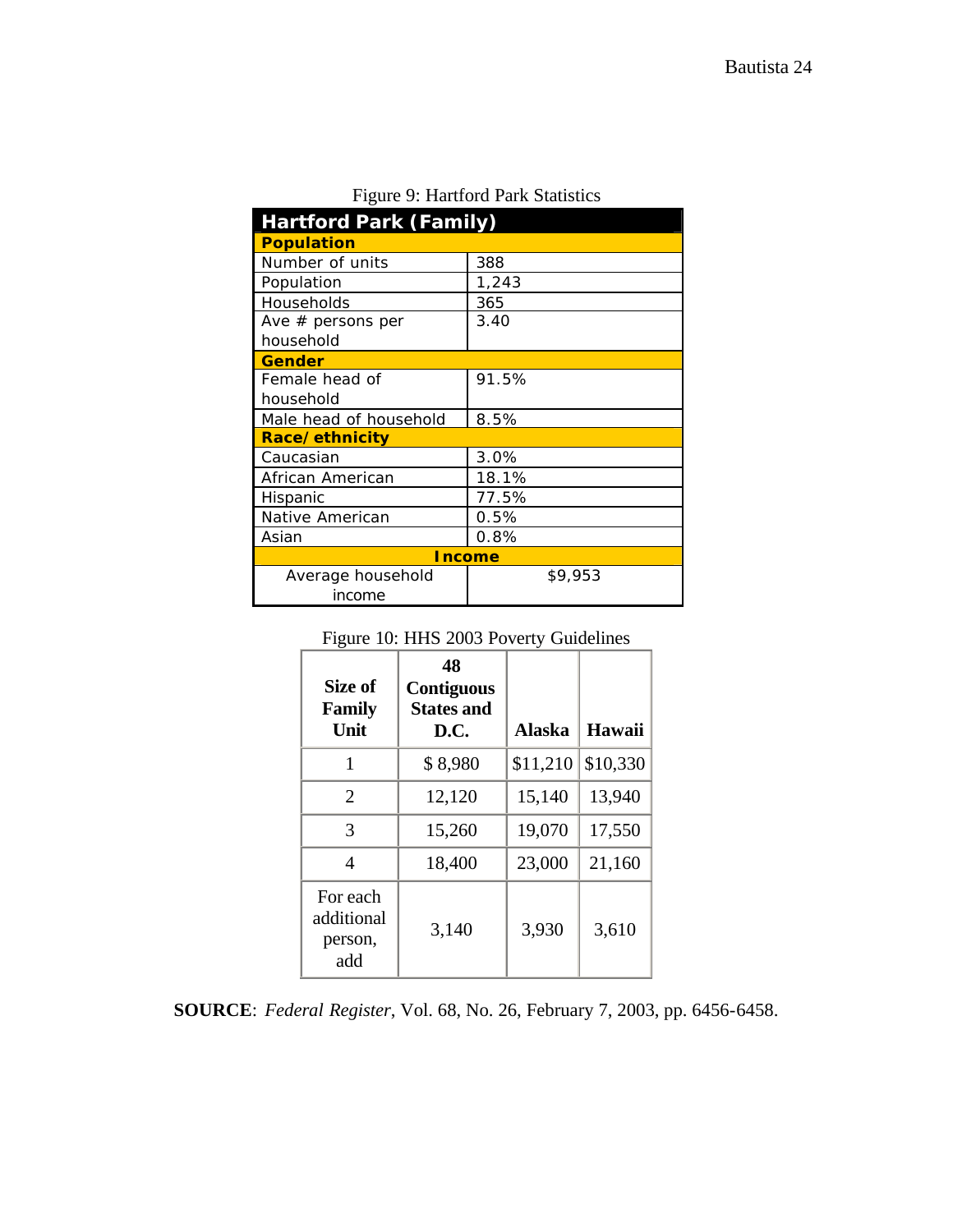

# Figure 11: Providence Poverty Statistics<br>
Poverty Rates in Providence County, Rhode Island in 2002

Source: American Community Survey, 2002





Figure 13: Roger Williams Statistics

| <b>Roger Williams</b>    |         |  |  |  |
|--------------------------|---------|--|--|--|
| <b>Population</b>        |         |  |  |  |
| Number of units          | 40      |  |  |  |
| Population               | 99      |  |  |  |
| Households               | 32      |  |  |  |
| Ave $#$ persons per      | 3.10    |  |  |  |
| household                |         |  |  |  |
| Gender                   |         |  |  |  |
| Female head of household | 100.0%  |  |  |  |
| Male head of household   | 0.0%    |  |  |  |
| Race/ethnicity           |         |  |  |  |
| Caucasian                | 3.1%    |  |  |  |
| African American         | 21.8%   |  |  |  |
| Hispanic                 | 68.7%   |  |  |  |
| Native American          | $0.0\%$ |  |  |  |
| Asian                    | 3.1%    |  |  |  |
| <b>Income</b>            |         |  |  |  |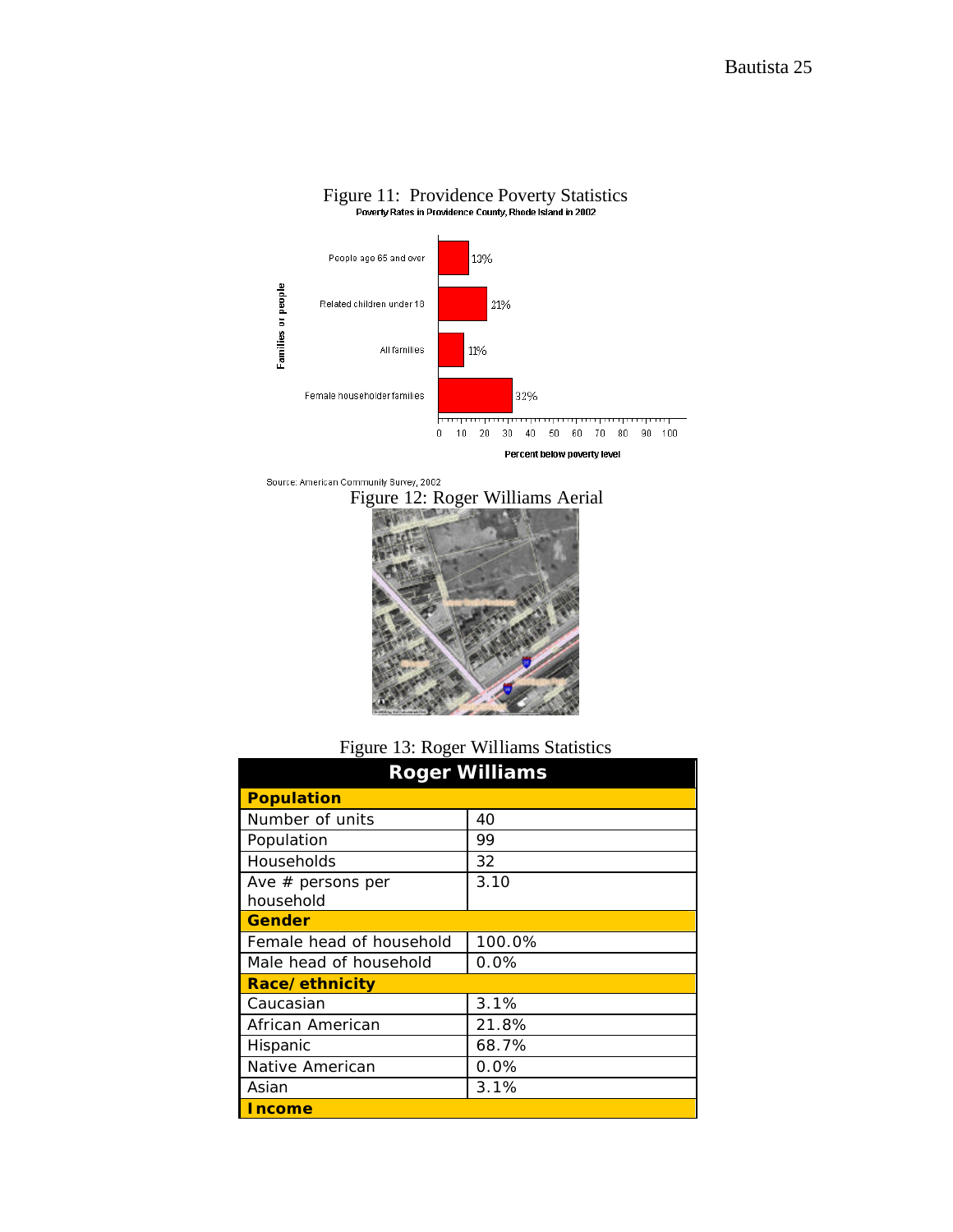| Average household income   \$12,429 |  |
|-------------------------------------|--|





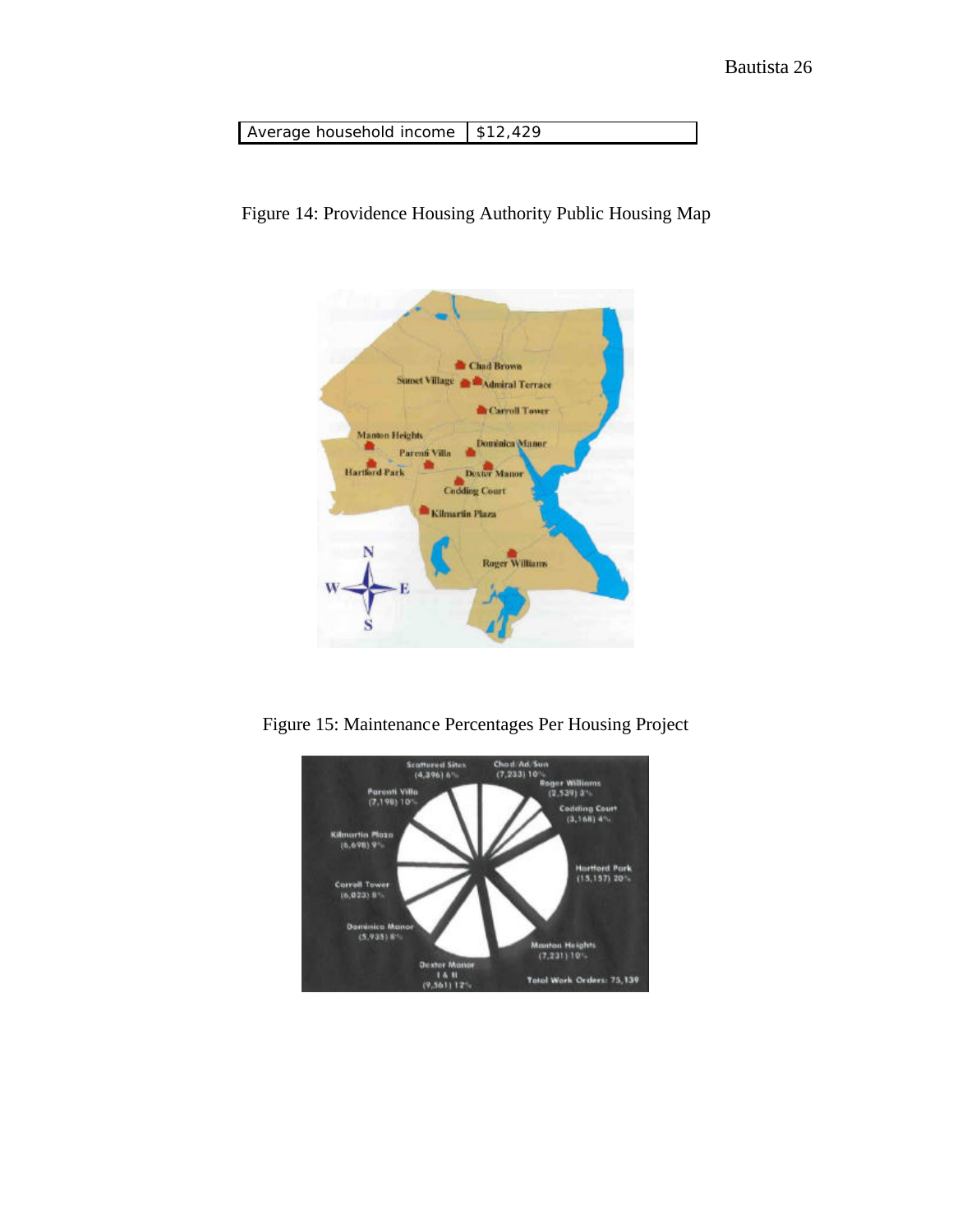#### Image Sources

Figure 1,4, 12: WWW.ProvidencePlan.org

Figure 2:Roger Williams College Advertisement. *New York Times* 18 August 1968.

- Figure 3: "Blast Will Topple High-Rise on Sunday" *Providence Journal* 18 May 1989: A10
- Figure 5,6,7,8:United States Government Housing Division. *Unit Plans. Typical Room Arrangements, Site Plans, and Details For Low-Rent Housing*. Washington, DC: Housing Division, Public Works Administration, 1935.

Figure 9,13, 14: www.PHA-Providence.com

Figure 10: http://aspe.hhs.gov/poverty/03poverty.htm

Figure 11:

www.census.gov/acs/www/Products/Profiles/Single/2002/ACS/Narrative/050/NP05000U S44007.htm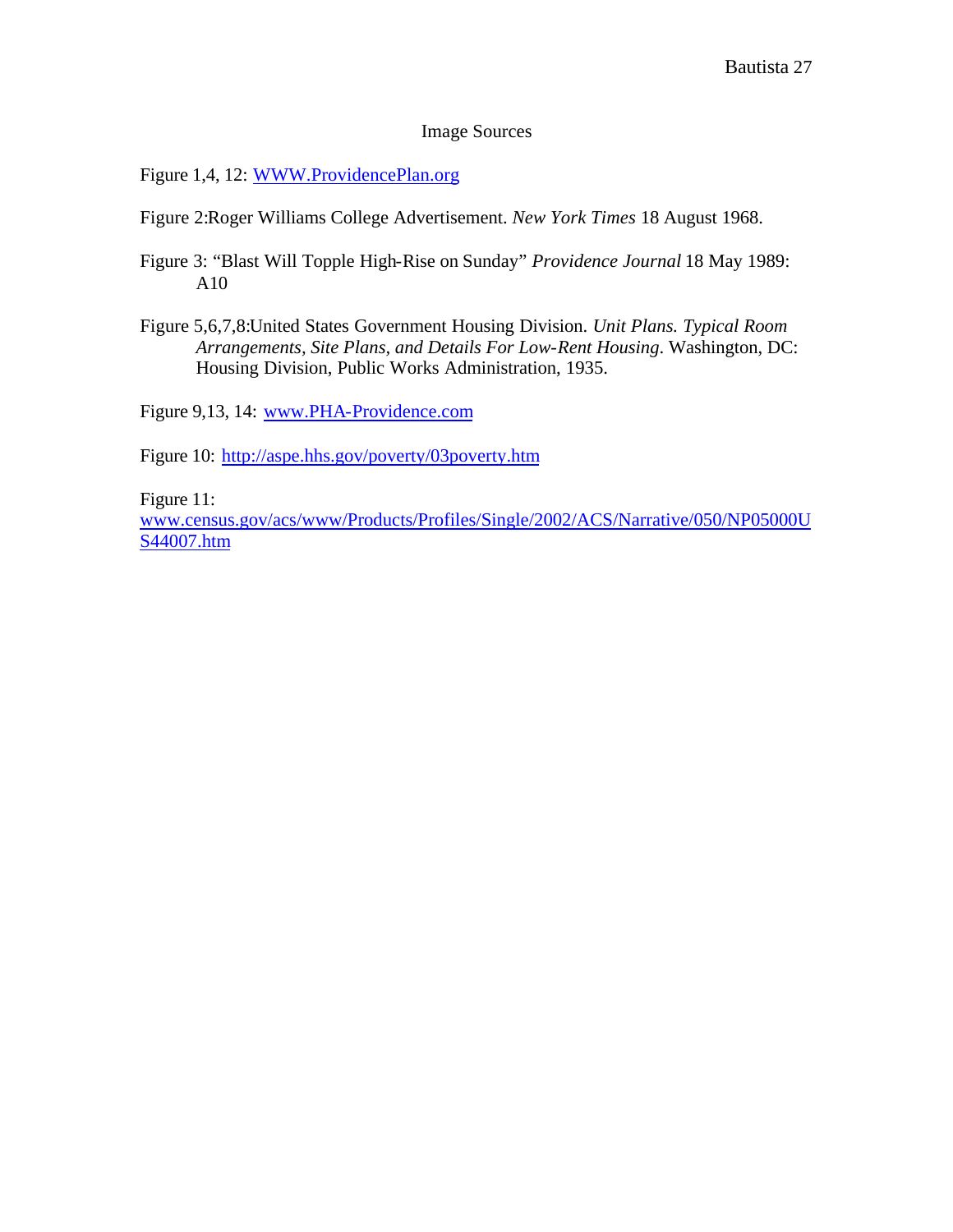#### Sources

"1953 Project" *Providence Journal.* 4 June 1987: C 3

- Crawford, Margaret. "Daily Life On The Home Front. Women, Blacks, and the Struggle for Public Housing." *World War II And The American Dream: How Wartime Building Changed a Nation*. Ed. Donald Albrecht. Cambridge: MIT Press, 1995. 90-143.
- Davis, Karen A.. "Ideas Offered on Roger Williams Homes Site." *Providence Journal* 17 February 1998: .
- Davis, Karen A.. "Providence Housing Authority Looks To Fill In Gaps." *Providence Journal* 22 February 2001: .
- Doyle, James J. "Praises Project at Hartford Park." *Providence Journal* 23 September 1951: 7
- Doyle, James J. "Project in Providence is Cited by Architects." *Providence Journal* 28 October 1951: S3, 4
- Franck, Karen. "Changing Values in U.S. Public Housing." *New Directions in Urban Public Housing*. Ed. David P. Varady. New Brunswick: Center for Urban Policy Research, 1998. 85-103.
- Fuerst, J.S. & Roy Petty . "Case History In Providence: The Quota Approach to Housing" *The Nation* 9 April 1977: 428-431.
- "Housing Projects Will Be Started." *Providence Journal* 14 July 1951: 11.
- Husock, Howard "How Public Housing Harms Cities." *City Journal* Winter: (2003):
- Husock, Howard "Public Housing As A 'Poorhouse'." *Public Interest* Fall:129 (1997): 73- 86.
- Kamin, Blair. Why Architecture Matters. Chicago: University of Chicago Press, 2001.
- Pommer, Richard. "The Architecture of Urban Housing in the United States during the Early 1930s." *Journal of the Society of Architectural Historians* 1978 37. (4): 235-64.
- Roger Williams College Advertisement. *New York Times* 18 August 1968.

"Roger Williams Will Not Study Social Unrest" *Providence Journal*. 29. April 1968. 1

<sup>&</sup>quot;Roger Williams Use Hartford Park." *Providence Journal.* 26 July 1967: 1